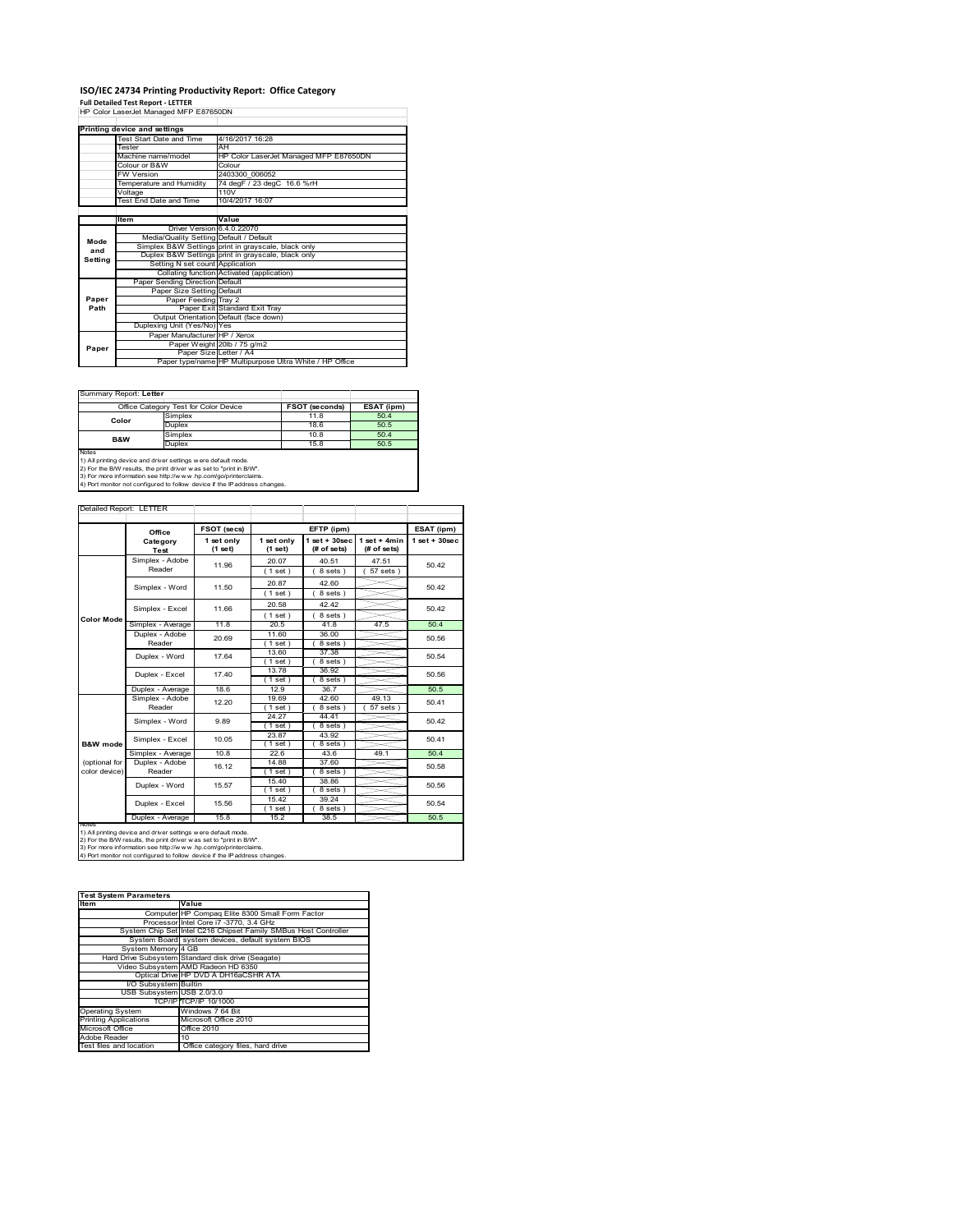# **ISO/IEC 24734 Printing Productivity Report: Office Category Full Detailed Test Report ‐ A4** HP Color LaserJet Managed MFP E87650DN

|         | HP Color LaserJet Mahaded MFP E87650DN  |                                                         |  |
|---------|-----------------------------------------|---------------------------------------------------------|--|
|         |                                         |                                                         |  |
|         | Printing device and settings            |                                                         |  |
|         | Test Start Date and Time                | 4/16/2017 16:28                                         |  |
|         | Tester                                  | AH                                                      |  |
|         | Machine name/model                      | HP Color LaserJet Managed MFP E87650DN                  |  |
|         | Colour or B&W                           | Colour                                                  |  |
|         | <b>FW Version</b>                       | 2403300 006052                                          |  |
|         | Temperature and Humidity                | 74 degF / 23 degC 16.6 %rH                              |  |
|         | Voltage                                 | 110V                                                    |  |
|         | Test End Date and Time                  | 10/4/2017 16:07                                         |  |
|         |                                         |                                                         |  |
|         | Item                                    | Value                                                   |  |
|         | Driver Version 6.4.0.22070              |                                                         |  |
| Mode    | Media/Quality Setting Default / Default |                                                         |  |
| and     |                                         | Simplex B&W Settings print in grayscale, black only     |  |
| Setting |                                         | Duplex B&W Settings print in grayscale, black only      |  |
|         | Setting N set count Application         |                                                         |  |
|         |                                         | Collating function Activated (application)              |  |
|         | Paper Sending Direction Default         |                                                         |  |
|         | Paper Size Setting Default              |                                                         |  |
| Paper   | Paper Feeding Tray 2                    |                                                         |  |
| Path    |                                         | Paper Exit Standard Exit Tray                           |  |
|         |                                         | Output Orientation Default (face down)                  |  |
|         | Duplexing Unit (Yes/No) Yes             |                                                         |  |
|         | Paper Manufacturer HP / Xerox           |                                                         |  |
| Paper   |                                         | Paper Weight 20lb / 75 g/m2                             |  |
|         |                                         | Paper Size Letter / A4                                  |  |
|         |                                         | Paper type/name HP Multipurpose Ultra White / HP Office |  |

Summary Report: **A4**

|                                                                            | Office Category Test for Color Device                          | <b>FSOT (seconds)</b> | ESAT (ipm) |  |  |  |
|----------------------------------------------------------------------------|----------------------------------------------------------------|-----------------------|------------|--|--|--|
| Colour                                                                     | Simplex                                                        | 12.2                  | 50.4       |  |  |  |
|                                                                            | Duplex                                                         | 18.2                  | 50.5       |  |  |  |
| <b>B&amp;W</b>                                                             | Simplex                                                        | 10.1                  | 50.4       |  |  |  |
|                                                                            | Duplex                                                         | 16.0                  | 50.5       |  |  |  |
| <b>Notes</b>                                                               |                                                                |                       |            |  |  |  |
|                                                                            | 1) All printing device and driver settings w ere default mode. |                       |            |  |  |  |
| 2) For the B/W results, the print driver was set to "print in B/W".        |                                                                |                       |            |  |  |  |
| 3) For more information see http://www.hp.com/go/printerclaims.            |                                                                |                       |            |  |  |  |
| 4) Port monitor not configured to follow device if the IP address changes. |                                                                |                       |            |  |  |  |

|                                |                                   | FSOT (secs)           |                       | EFTP (ipm)                        |                               | ESAT (ipm)        |
|--------------------------------|-----------------------------------|-----------------------|-----------------------|-----------------------------------|-------------------------------|-------------------|
|                                | Office<br>Category<br><b>Test</b> | 1 set only<br>(1 set) | 1 set only<br>(1 set) | $1$ set + $30$ sec<br>(# of sets) | $1$ set + 4min<br>(# of sets) | $1$ set $+30$ sec |
|                                | Simplex - Adobe                   | 12.96                 | 18.52                 | 39.77                             | 46.11                         | 50.41             |
|                                | Reader                            |                       | $1$ set)              | 8 sets)                           | $52$ sets $)$                 |                   |
|                                | Simplex - Word                    | 11.64                 | 20.62                 | 42.58                             |                               | 50.42             |
|                                |                                   |                       | (1 set)               | 8 sets)                           |                               |                   |
|                                |                                   |                       | 20.39                 | 42.34                             |                               |                   |
| Colour                         | Simplex - Excel                   | 11.77                 | (1 set)               | 8 sets)                           |                               | 50.41             |
| Mode                           | Simplex - Average                 | 12.2                  | 19.8                  | 41.5                              | 46.1                          | 50.4              |
|                                | Duplex - Adobe                    | 18.78                 | 12.78                 | 35.84                             |                               | 50.56             |
|                                | Reader                            |                       | (1 set)               | 8 sets)                           |                               |                   |
|                                | Duplex - Word                     | 18.09                 | 13.26                 | 37.38                             |                               | 50.54             |
|                                |                                   |                       | (1 set)               | 8 sets)                           |                               |                   |
|                                | Duplex - Excel                    | 17.55                 | 13.66                 | 37.26                             |                               | 50.56             |
|                                |                                   |                       | $1$ set               | 8 sets)                           |                               |                   |
|                                | Duplex - Average                  | 18.2                  | 13.2                  | 36.8                              |                               | 50.5              |
|                                | Simplex - Adobe                   | 10.34                 | 23.21                 | 42.93                             | 49.12                         | 50.42             |
|                                | Reader                            |                       | $1$ set               | 8 sets                            | 57 sets                       |                   |
|                                | Simplex - Word                    | 9.88                  | 24.28                 | 41.38                             |                               | 50.44             |
|                                |                                   |                       | (1 set)               | 8 sets)                           |                               |                   |
|                                | Simplex - Excel                   | 10.05                 | 23.88                 | 44.30                             |                               | 50.43             |
| B&W mode                       |                                   |                       | $1$ set               | 8 sets)                           |                               |                   |
|                                | Simplex - Average                 | 10.1                  | 23.7                  | 42.8                              | 49.1                          | 50.4              |
| (optional for<br>color device) | Duplex - Adobe                    | 16.17                 | 14.82                 | 38.08                             |                               | 50.58             |
|                                | Reader                            |                       | $1$ set               | 8 sets)                           |                               |                   |
|                                | Duplex - Word                     | 15.56                 | 15.40<br>(1 set)      | 38.78<br>8 sets)                  |                               | 50.56             |
|                                |                                   |                       | 14.92                 | 38.88                             |                               |                   |
|                                | Duplex - Excel                    | 16.09                 | $1$ set)              | 8 sets)                           |                               | 50.58             |
|                                | Duplex - Average                  | 16.0                  | 15.0                  | 38.5                              |                               | 50.5              |
| <b>NOTAS</b>                   |                                   |                       |                       |                                   |                               |                   |

| <b>Test System Parameters</b> |                                                                 |
|-------------------------------|-----------------------------------------------------------------|
| Item                          | Value                                                           |
|                               | Computer HP Compaq Elite 8300 Small Form Factor                 |
|                               | Processor Intel Core i7 -3770, 3.4 GHz                          |
|                               | System Chip Set Intel C216 Chipset Family SMBus Host Controller |
|                               | System Board system devices, default system BIOS                |
| System Memory 4 GB            |                                                                 |
|                               | Hard Drive Subsystem Standard disk drive (Seagate)              |
|                               | Video Subsystem AMD Radeon HD 6350                              |
|                               | Optical Drive HP DVD A DH16aCSHR ATA                            |
| I/O Subsystem Builtin         |                                                                 |
| USB Subsystem USB 2.0/3.0     |                                                                 |
|                               | TCP/IPITCP/IP 10/1000                                           |
| <b>Operating System</b>       | Windows 7 64 Bit                                                |
| <b>Printing Applications</b>  | Microsoft Office 2010                                           |
| Microsoft Office              | Office 2010                                                     |
| Adobe Reader                  | 10                                                              |
| Test files and location       | Office category files, hard drive                               |
|                               |                                                                 |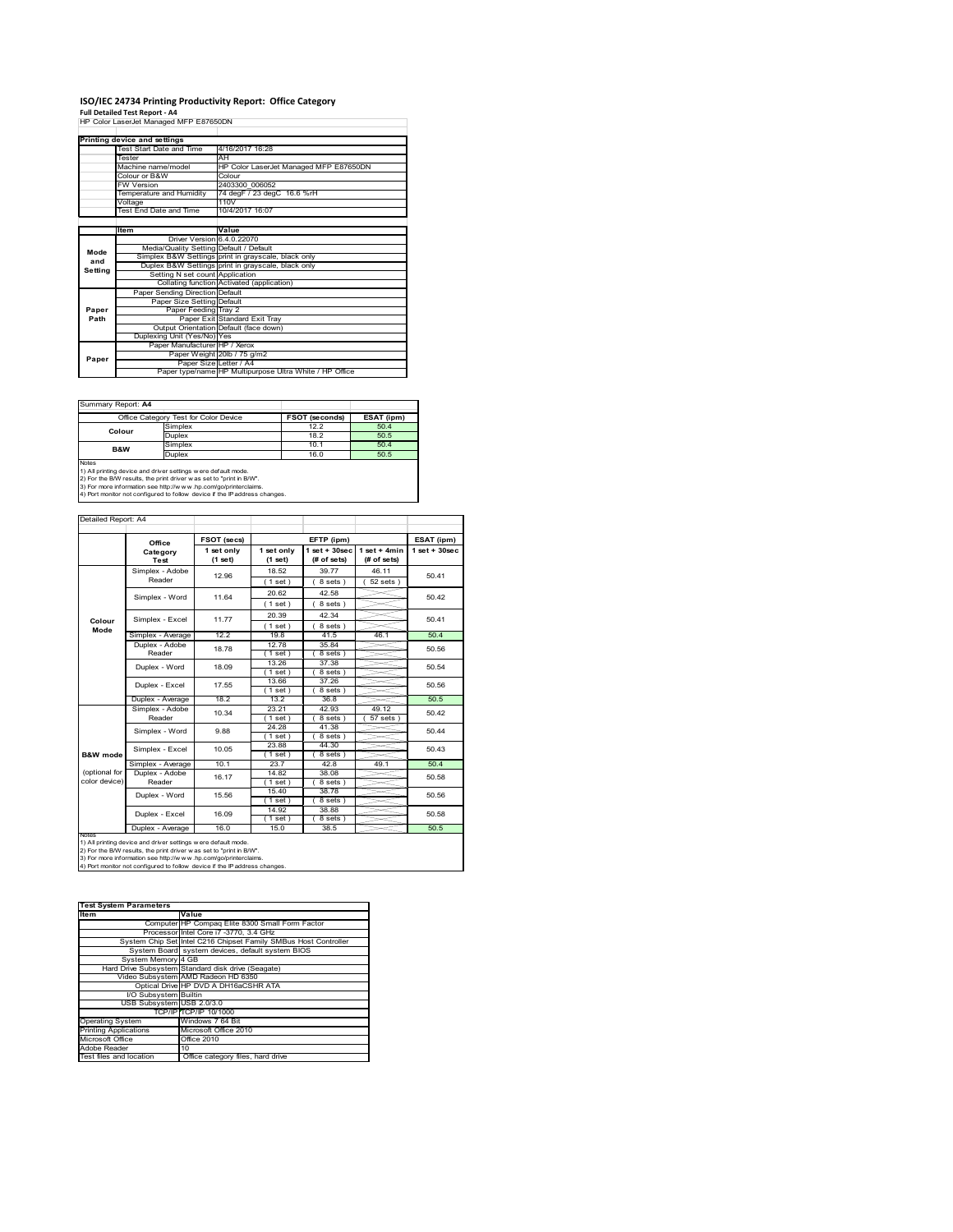# **ISO/IEC 24734 Printing Productivity Report: Office Category Full Detailed Test Report ‐ Tabloid** HP Color LaserJet Managed MFP E87650DN

|         | HP COIOI Lasendel Managed MFP E67000DN  |                                                         |  |  |
|---------|-----------------------------------------|---------------------------------------------------------|--|--|
|         | Printing device and settings            |                                                         |  |  |
|         | Test Start Date and Time                | 4/16/2017 16:28                                         |  |  |
|         | Tester                                  | AH                                                      |  |  |
|         | Machine name/model                      | HP Color LaserJet Managed MFP E87650DN                  |  |  |
|         | Colour or B&W                           | Colour                                                  |  |  |
|         | <b>FW Version</b>                       | 2403300 006052                                          |  |  |
|         | Temperature and Humidity                | 74 degF / 23 degC 16.6 %rH                              |  |  |
|         | Voltage                                 | 110V                                                    |  |  |
|         | Test End Date and Time                  | 10/4/2017 16:07                                         |  |  |
|         |                                         |                                                         |  |  |
|         | Item                                    | Value                                                   |  |  |
|         | Driver Version 64 0 22070               |                                                         |  |  |
| Mode    | Media/Quality Setting Default / Default |                                                         |  |  |
| and     |                                         | Simplex B&W Settings print in grayscale, black only     |  |  |
| Settina |                                         | Duplex B&W Settings print in grayscale, black only      |  |  |
|         | Setting N set count Application         |                                                         |  |  |
|         |                                         | Collating function Activated (application)              |  |  |
|         | Paper Sending Direction Default         |                                                         |  |  |
|         | Paper Size Setting Default              |                                                         |  |  |
| Paper   | Paper Feeding Tray 2                    |                                                         |  |  |
| Path    |                                         | Paper Exit Standard Exit Tray                           |  |  |
|         |                                         | Output Orientation Default (face down)                  |  |  |
|         | Duplexing Unit (Yes/No) Yes             |                                                         |  |  |
|         | Paper Manufacturer HP / Xerox           |                                                         |  |  |
| Paper   |                                         | Paper Weight 20lb / 75 g/m2                             |  |  |
|         |                                         | Paper Size Letter / A4                                  |  |  |
|         |                                         | Paper type/name HP Multipurpose Ultra White / HP Office |  |  |

Summary Report: Tabloid

|                                                                                                                                                                                                                                             | Office Category Test for Color Device | <b>FSOT (seconds)</b> | ESAT (ipm) |  |  |
|---------------------------------------------------------------------------------------------------------------------------------------------------------------------------------------------------------------------------------------------|---------------------------------------|-----------------------|------------|--|--|
| Color                                                                                                                                                                                                                                       | Simplex                               | 11.8                  | 26.9       |  |  |
|                                                                                                                                                                                                                                             | Duplex                                | 18.6                  | 26.9       |  |  |
| <b>B&amp;W</b>                                                                                                                                                                                                                              | Simplex                               | 15.1                  | 26.9       |  |  |
|                                                                                                                                                                                                                                             | Duplex                                | 22.1                  | 26.9       |  |  |
| Notes<br>the company of the company of the company of the company of the company of the company of the company of the company of the company of the company of the company of the company of the company of the company of the company<br>. |                                       |                       |            |  |  |

Notes<br>1) All printing device and driver settings were default mode.<br>2) For the B/W results, the print driver was set to "print in B/W".<br>3) For more information see http://www.hp.com/go/printerclaims.<br>4) Por more informatio

| Detailed Report: Tabloid |                         |                       |                       |                                   |                               |                    |
|--------------------------|-------------------------|-----------------------|-----------------------|-----------------------------------|-------------------------------|--------------------|
|                          | Office                  | FSOT (secs)           |                       | EFTP (ipm)                        |                               | ESAT (ipm)         |
|                          | Category<br><b>Test</b> | 1 set only<br>(1 set) | 1 set only<br>(1 set) | $1$ set + $30$ sec<br>(# of sets) | $1$ set + 4min<br>(# of sets) | $1$ set + $30$ sec |
|                          | Simplex - Adobe         | 18.05                 | 13.30                 | 22.12                             | 25.29                         | 26.90              |
|                          | Reader                  |                       | (1 set)               | 5 sets)                           | $33 sets$ )                   |                    |
|                          | Simplex - Word          | 16.64                 | 14.43                 | 22.73                             |                               | 26.90              |
|                          |                         |                       | $1$ set $)$           | $5 sets$ )                        |                               |                    |
|                          | Simplex - Excel         | 16.54                 | 14.50                 | 22.83                             |                               | 26.90              |
| <b>Color Mode</b>        |                         |                       | $'1$ set)             | 5 sets)                           |                               |                    |
|                          | Simplex - Average       | 17.1                  | 14.0                  | 22.5                              | 25.2                          | 26.9               |
|                          | Duplex - Adobe          | 26.12                 | 9.18                  | 19.16                             |                               | 26.98              |
|                          | Reader                  |                       | $1$ set)              | 5 sets)                           |                               |                    |
|                          | Duplex - Word           | 24.31                 | 9.86                  | 19.68                             |                               | 26.98              |
|                          |                         |                       | $1$ set)              | 5 sets)                           |                               |                    |
|                          | Duplex - Excel          | 23.89                 | 10.04                 | 19.24                             |                               | 26.98              |
|                          | Duplex - Average        | 24.8                  | $1$ set)<br>96        | $5 sets$ )<br>19.3                |                               | 26.9               |
|                          | Simplex - Adobe         |                       | 15.32                 | 23.20                             | 26.16                         |                    |
|                          | Reader                  | 15.66                 | $1$ set)              | $5 sets$ )                        | $33$ sets $)$                 | 26.90              |
|                          |                         |                       | 16.42                 | 23.88                             |                               |                    |
|                          | Simplex - Word          | 14.61                 | $1$ set)              | $5 sets$ )                        |                               | 26.91              |
|                          | Simplex - Excel         | 14.86                 | 16.15                 | 23.84                             |                               | 26.90              |
| B&W mode                 |                         |                       | $1$ set)              | 5 sets)                           |                               |                    |
|                          | Simplex - Average       | 15.1                  | 15.9                  | 23.6                              | 26.1                          | 26.9               |
| (optional for            | Duplex - Adobe          | 23.83                 | 10.06                 | 20.06                             |                               | 26.98              |
| color device)            | Reader                  |                       | $1$ set)              | $5 sets$ )                        |                               |                    |
|                          | Duplex - Word           | 21.34                 | 11.22                 | 20.94                             |                               | 26.98              |
|                          |                         |                       | $1$ set)              | $5 sets$ )                        |                               | 26.98              |
|                          | Duplex - Excel          | 21.03                 | 11.40<br>$1$ set $)$  | 20.78<br>$5 sets$ )               |                               |                    |
|                          | Duplex - Average        | 22.1                  | 10.8                  | 20.5                              |                               | 26.9               |
| <b>INOTES</b>            |                         |                       |                       |                                   |                               |                    |

notes<br>1) All printing device and driver settings w ere default mode.<br>2) For the B/W results, the print driver was set to "print in B/W".<br>3) For more information see http://www.vhp.com/go/printerclaims.<br>4) For more informat

| <b>Test System Parameters</b> |                                                                 |
|-------------------------------|-----------------------------------------------------------------|
| <b>Item</b>                   | Value                                                           |
|                               | Computer HP Compaq Elite 8300 Small Form Factor                 |
|                               | Processor Intel Core i7 -3770, 3.4 GHz                          |
|                               | System Chip Set Intel C216 Chipset Family SMBus Host Controller |
|                               | System Board system devices, default system BIOS                |
| System Memory 4 GB            |                                                                 |
|                               | Hard Drive Subsystem Standard disk drive (Seagate)              |
|                               | Video Subsystem AMD Radeon HD 6350                              |
|                               | Optical Drive HP DVD A DH16aCSHR ATA                            |
| I/O Subsystem Builtin         |                                                                 |
| USB Subsystem USB 2.0/3.0     |                                                                 |
|                               | TCP/IPITCP/IP 10/1000                                           |
| <b>Operating System</b>       | Windows 7 64 Bit                                                |
| <b>Printing Applications</b>  | Microsoft Office 2010                                           |
| Microsoft Office              | Office 2010                                                     |
| Adobe Reader                  | 10                                                              |
| Test files and location       | Office category files, hard drive                               |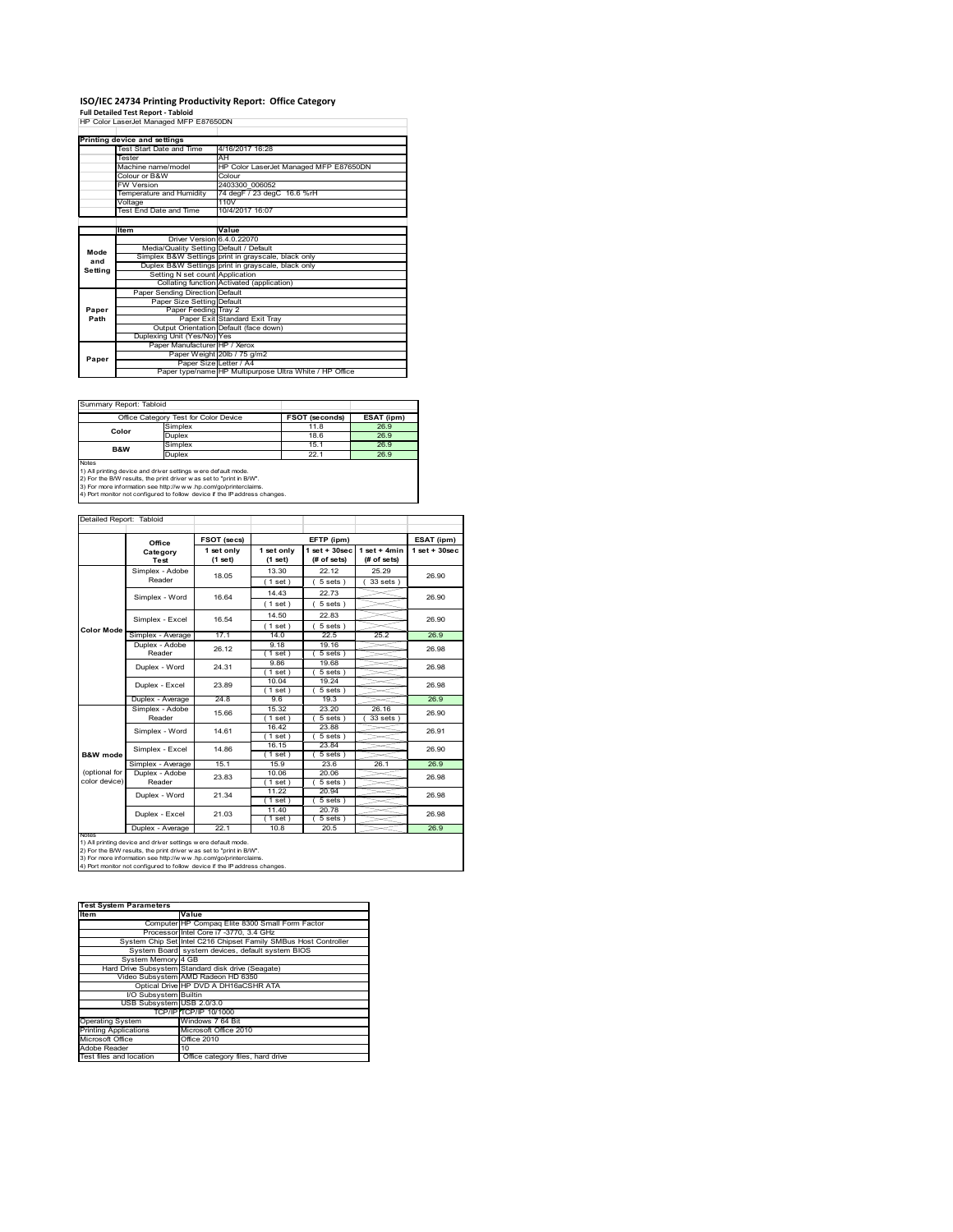# **ISO/IEC 24734 Printing Productivity Report: Office Category Full Detailed Test Report ‐ A3** HP Color LaserJet Managed MFP E87650DN

|         | Printing device and settings            |                                                         |  |
|---------|-----------------------------------------|---------------------------------------------------------|--|
|         | Test Start Date and Time                | 4/16/2017 16:28                                         |  |
|         | Tester                                  | AH                                                      |  |
|         | Machine name/model                      | HP Color LaserJet Managed MFP E87650DN                  |  |
|         | Colour or B&W                           | Colour                                                  |  |
|         | <b>FW Version</b>                       | 2403300 006052                                          |  |
|         | Temperature and Humidity                | 74 degF / 23 degC 16.6 %rH                              |  |
|         | Voltage                                 | 110V                                                    |  |
|         | Test End Date and Time                  | 10/4/2017 16:07                                         |  |
|         |                                         |                                                         |  |
|         | Item                                    | Value                                                   |  |
|         | Driver Version 6.4.0.22070              |                                                         |  |
| Mode    | Media/Quality Setting Default / Default |                                                         |  |
| and     |                                         | Simplex B&W Settings print in grayscale, black only     |  |
| Setting |                                         | Duplex B&W Settings print in grayscale, black only      |  |
|         | Setting N set count Application         |                                                         |  |
|         |                                         | Collating function Activated (application)              |  |
|         | Paper Sending Direction Default         |                                                         |  |
|         | Paper Size Setting Default              |                                                         |  |
| Paper   | Paper Feeding Tray 2                    |                                                         |  |
| Path    |                                         | Paper Exit Standard Exit Tray                           |  |
|         |                                         | Output Orientation Default (face down)                  |  |
|         | Duplexing Unit (Yes/No) Yes             |                                                         |  |
|         | Paper Manufacturer HP / Xerox           |                                                         |  |
| Paper   |                                         | Paper Weight 20lb / 75 g/m2                             |  |
|         | Paper Size Letter / A4                  |                                                         |  |
|         |                                         | Paper type/name HP Multipurpose Ultra White / HP Office |  |

Summary Report: A3

|                | Office Category Test for Color Device | <b>FSOT (seconds)</b> | ESAT (ipm) |
|----------------|---------------------------------------|-----------------------|------------|
| Color          | Simplex                               | 11.8                  | 26.9       |
|                | Duplex                                | 18.6                  | 26.9       |
| <b>B&amp;W</b> | Simplex                               | 15.8                  | 26.9       |
|                | Duplex                                | 22.2                  | 26.9       |
| Notes          |                                       |                       |            |

Notes<br>1) All printing device and driver settings w ere default mode.<br>2) For the B/W results, the print driver was set to "print in B/W".<br>3) For more information see http://www.hp.com/go/printerclaims.<br>4) Por more informati

|                   | FSOT (secs)                |                       |                         | ESAT (ipm)                                      |                               |                    |  |
|-------------------|----------------------------|-----------------------|-------------------------|-------------------------------------------------|-------------------------------|--------------------|--|
|                   | Office<br>Category<br>Test | 1 set only<br>(1 set) | 1 set only<br>$(1$ set) | EFTP (ipm)<br>$1$ set + $30$ sec<br>(# of sets) | $1$ set + 4min<br>(# of sets) | $1$ set + $30$ sec |  |
|                   | Simplex - Adobe            | 17.65                 | 13.59                   | 22.31                                           | 25.39                         | 26.92              |  |
|                   | Reader                     |                       | (1 set)                 | $5 sets$ )                                      | 33 sets                       |                    |  |
|                   | Simplex - Word             | 16.34                 | 14.68                   | 22.81                                           |                               | 26.91              |  |
|                   |                            |                       | (1 set)                 | $5 sets$ )                                      |                               |                    |  |
|                   | Simplex - Excel            | 17.07                 | 14.06                   | 22.86                                           |                               | 26.88              |  |
| <b>Color Mode</b> |                            |                       | (1 set)                 | 5 sets)                                         |                               |                    |  |
|                   | Simplex - Average          | 17.1                  | 14.1                    | 22.6                                            | 25.3                          | 26.9               |  |
|                   | Duplex - Adobe             | 25.98                 | 9.22                    | 19.18                                           |                               | 26.98              |  |
|                   | Reader                     |                       | $1$ set)                | 5 sets)                                         |                               |                    |  |
|                   | Duplex - Word              | 24.34                 | 9.84                    | 19.60                                           |                               | 26.98              |  |
|                   |                            |                       | (1 set)<br>10.12        | 5 sets)                                         |                               |                    |  |
|                   | Duplex - Excel             | 23.69                 | (1 set)                 | 19.94<br>5 sets)                                |                               | 26.98              |  |
|                   | Duplex - Average           | 24.7                  | 9.7                     | 19.5                                            |                               | 26.9               |  |
|                   | Simplex - Adobe            |                       | 13.85                   | 23.09                                           | 26.12                         |                    |  |
|                   | Reader                     | 17.32                 | (1 set)                 | 5 sets)                                         | $33 sets$ )                   | 26.91              |  |
|                   | Simplex - Word             | 15.23                 | 15.75                   | 23.85                                           |                               | 26.90              |  |
|                   |                            |                       | $1$ set)                | $5 sets$ )                                      |                               |                    |  |
|                   | Simplex - Excel            | 14.78                 | 16.24                   | 23.87                                           |                               | 26.90              |  |
| B&W mode          |                            |                       | $1$ set)                | $5 sets$ )                                      |                               |                    |  |
|                   | Simplex - Average          | 15.8                  | 15.2                    | 23.6                                            | 26.1                          | 26.9               |  |
| (optional for     | Duplex - Adobe             | 23.89                 | 10.04                   | 20.08                                           |                               | 26.98              |  |
| color device)     | Reader                     |                       | $1$ set)                | $5 sets$ )                                      |                               |                    |  |
|                   | Duplex - Word              | 21.40                 | 11.20                   | 20.86                                           |                               | 26.98              |  |
|                   |                            |                       | $1$ set $)$             | 5 sets)                                         |                               |                    |  |
|                   | Duplex - Excel             | 21.09                 | 11.36<br>$1$ set)       | 21.04<br>$5 sets$ )                             |                               | 26.98              |  |
|                   | Duplex - Average           | 22.2                  | 10.8                    | 20.6                                            |                               | 26.9               |  |

1) All printing device and driver settings w ere default mode.<br>2) For the B/W results, the print driver was set to "print in B/W".<br>3) For more information see http://www.hp.com/go/printerclaims.<br>4) Port monitor not configu

| <b>Test System Parameters</b> |                                                                 |  |  |  |
|-------------------------------|-----------------------------------------------------------------|--|--|--|
| Item                          | Value                                                           |  |  |  |
|                               | ComputerIHP Compag Elite 8300 Small Form Factor                 |  |  |  |
|                               | Processor Intel Core i7 -3770, 3.4 GHz                          |  |  |  |
|                               | System Chip Set Intel C216 Chipset Family SMBus Host Controller |  |  |  |
|                               | System Board system devices, default system BIOS                |  |  |  |
| System Memory 4 GB            |                                                                 |  |  |  |
|                               | Hard Drive Subsystem Standard disk drive (Seagate)              |  |  |  |
|                               | Video Subsystem AMD Radeon HD 6350                              |  |  |  |
|                               | Optical Drive HP DVD A DH16aCSHR ATA                            |  |  |  |
| I/O Subsystem Builtin         |                                                                 |  |  |  |
| USB Subsystem USB 2.0/3.0     |                                                                 |  |  |  |
|                               | TCP/IPITCP/IP 10/1000                                           |  |  |  |
| <b>Operating System</b>       | Windows 7 64 Bit                                                |  |  |  |
| <b>Printing Applications</b>  | Microsoft Office 2010                                           |  |  |  |
| Microsoft Office              | Office 2010                                                     |  |  |  |
| Adobe Reader                  | 10                                                              |  |  |  |
| Test files and location       | Office category files, hard drive                               |  |  |  |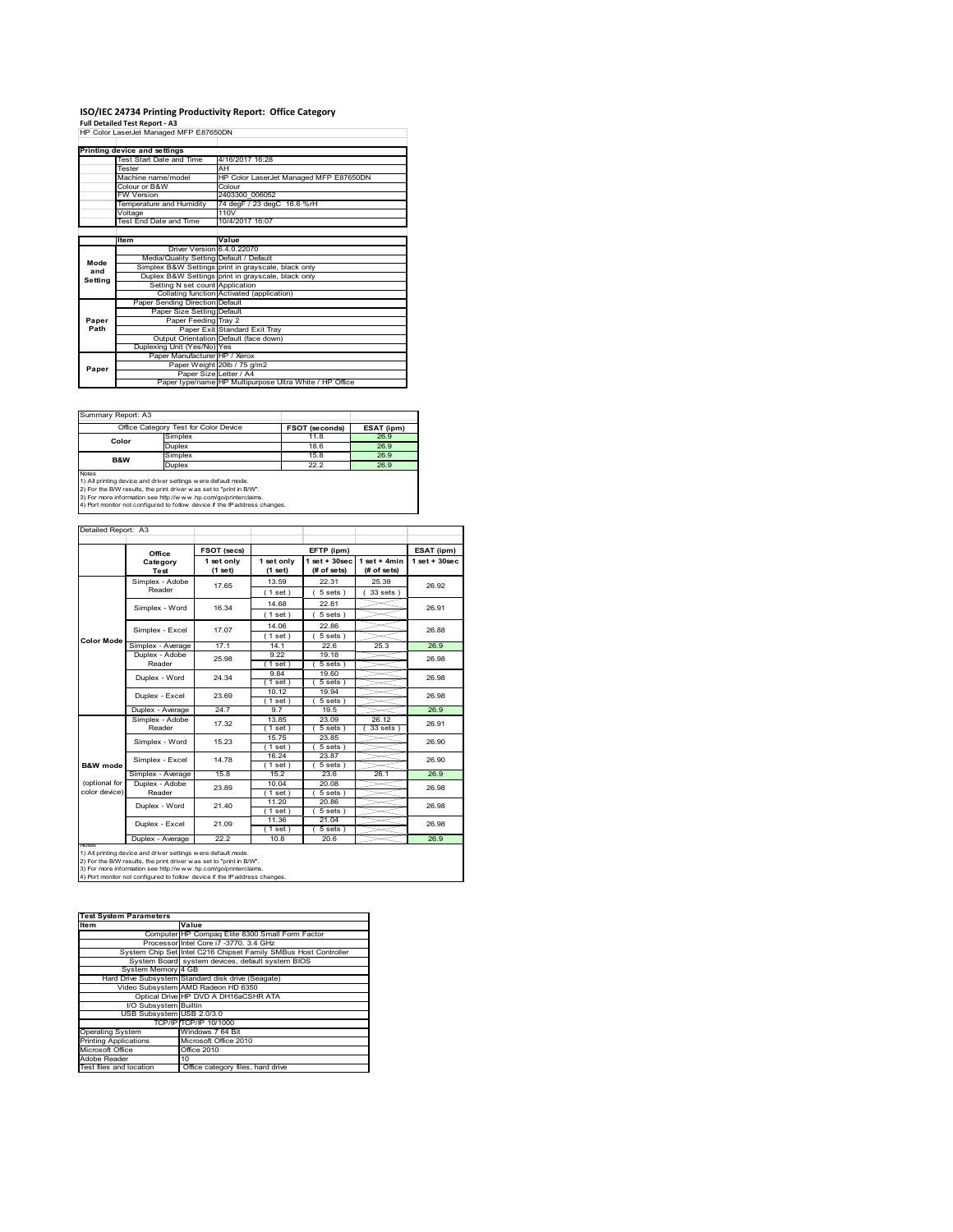# **ISO/IEC 24734 Printing Productivity Report: Office Category Feature Performance Full Report ‐ Office Feature Performance Test** HP Color LaserJet Managed MFP E87650DN

|         | טטושם וויו מספרומטומטיסטוסים וטוס       |                                                         |  |  |
|---------|-----------------------------------------|---------------------------------------------------------|--|--|
|         | Printing device and settings            |                                                         |  |  |
|         | Test Start Date and Time                | 4/16/2017 16:28                                         |  |  |
|         | Tester                                  | AH                                                      |  |  |
|         | Machine name/model                      | HP Color LaserJet Managed MFP E87650DN                  |  |  |
|         | Colour or B&W                           | Colour                                                  |  |  |
|         | <b>FW Version</b>                       | 2403300 006052                                          |  |  |
|         | Temperature and Humidity                | 74 degF / 23 degC 16.6 %rH                              |  |  |
|         | Voltage                                 | 110V                                                    |  |  |
|         | Test End Date and Time                  | 10/4/2017 16:07                                         |  |  |
|         |                                         |                                                         |  |  |
|         | <b>Item</b>                             | Value                                                   |  |  |
|         | Driver Version 6.4.0.22070              |                                                         |  |  |
| Mode    | Media/Quality Setting Default / Default |                                                         |  |  |
| and     |                                         | Simplex B&W Settings print in grayscale, black only     |  |  |
| Setting |                                         | Duplex B&W Settings print in grayscale, black only      |  |  |
|         | Setting N set count Application         |                                                         |  |  |
|         |                                         | Collating function Activated (application)              |  |  |
|         | Paper Sending Direction Default         |                                                         |  |  |
|         | Paper Size Setting Default              |                                                         |  |  |
| Paper   | Paper Feeding Tray 2                    |                                                         |  |  |
| Path    |                                         | Paper Exit Standard Exit Tray                           |  |  |
|         |                                         | Output Orientation Default (face down)                  |  |  |
|         | Duplexing Unit (Yes/No) Yes             |                                                         |  |  |
|         | Paper Manufacturer HP / Xerox           |                                                         |  |  |
| Paper   |                                         | Paper Weight 20lb / 75 g/m2                             |  |  |
|         | Paper Size Letter / A4                  |                                                         |  |  |
|         |                                         | Paper type/name HP Multipurpose Ultra White / HP Office |  |  |

| ISO Print Productivity Report: Feature Performance Test Summary                                                                                                                                                                                                                            |         |                               |                                      |  |  |
|--------------------------------------------------------------------------------------------------------------------------------------------------------------------------------------------------------------------------------------------------------------------------------------------|---------|-------------------------------|--------------------------------------|--|--|
|                                                                                                                                                                                                                                                                                            |         |                               | <b>Feature Performance Ratio</b>     |  |  |
| <b>Printing Modes</b>                                                                                                                                                                                                                                                                      |         | A5 and Legal                  |                                      |  |  |
| (Feature Adobe Reader - Office test file)                                                                                                                                                                                                                                                  |         | FSOT (base)<br>FSOT (feature) | <b>ESAT (feature)</b><br>ESAT (base) |  |  |
| A5 Landscape Feed - Colour                                                                                                                                                                                                                                                                 | Simplex | 250%                          | 100%                                 |  |  |
| <b>A5 Portrait Feed - Colour</b>                                                                                                                                                                                                                                                           | Simplex | 226%                          | 100%                                 |  |  |
| Legal - Colour                                                                                                                                                                                                                                                                             | Simplex | 176%                          | 60%                                  |  |  |
| Legal - Colour                                                                                                                                                                                                                                                                             | Duplex  | 139%                          | 60%                                  |  |  |
| A5 Landscape Feed - B/W                                                                                                                                                                                                                                                                    | Simplex | 105%                          | 99%                                  |  |  |
| <b>A5 Portrait Feed - B/W</b>                                                                                                                                                                                                                                                              | Simplex | 106%                          | 99%                                  |  |  |
| Legal - B/W                                                                                                                                                                                                                                                                                | Simplex | 68%                           | 60%                                  |  |  |
| Legal - B/W                                                                                                                                                                                                                                                                                | Duplex  | 54%                           | 60%                                  |  |  |
| Notes<br>1) All printing device and driver settings were default mode.<br>2) Test conducted with 8-paper Office Feature Performance file.<br>3) For more information see http://www.hp.com/go/printerclaims.<br>4) Port monitor not configured to follow device if the IP address changes. |         |                               |                                      |  |  |

| <b>FSOT</b><br>Base<br>41.63<br>41.63<br>41.63 | Mode<br><b>ESAT</b><br>Base<br>50.41<br>50.41<br>50.41 | 1 set<br>FSOT (secs)<br>16.66<br>18.5 | $1$ set $+30$ sec.<br>ESAT (ipm)<br>50.4<br>50.4 | A5 and Legal<br>FSOT (base)<br><b>FSOT</b><br>(feature)<br>250%<br>226% | <b>ESAT (feature)</b><br>ESAT (base)<br>100%<br>100% |
|------------------------------------------------|--------------------------------------------------------|---------------------------------------|--------------------------------------------------|-------------------------------------------------------------------------|------------------------------------------------------|
|                                                |                                                        |                                       |                                                  |                                                                         |                                                      |
|                                                |                                                        |                                       |                                                  |                                                                         |                                                      |
|                                                |                                                        |                                       |                                                  |                                                                         |                                                      |
|                                                |                                                        |                                       |                                                  |                                                                         |                                                      |
|                                                |                                                        | 23.73                                 | 30.3                                             | 176%                                                                    | 60%                                                  |
| 41.63                                          | 50.41                                                  | 30.01                                 | 30.3                                             | 139%                                                                    | 60%                                                  |
| 15.78                                          | 50.43                                                  | 15.12                                 | 50.4                                             | 105%                                                                    | 99%                                                  |
| 15.78                                          | 50.43                                                  | 15.02                                 | 50.1                                             | 106%                                                                    | 99%                                                  |
| 15.78                                          | 50.43                                                  | 23.48                                 | 30.3                                             | 68%                                                                     | 60%                                                  |
| 15.78                                          | 50.43                                                  | 29.53                                 | 30.3                                             | 54%                                                                     | 60%                                                  |
|                                                |                                                        |                                       |                                                  |                                                                         |                                                      |

|        | <b>Test System Parameters</b> |                                                                 |  |  |  |
|--------|-------------------------------|-----------------------------------------------------------------|--|--|--|
|        | <b>Item</b>                   | Value                                                           |  |  |  |
|        |                               | Computer HP Compaq Elite 8300 Small Form Factor                 |  |  |  |
|        |                               | Processor Intel Core i7 -3770, 3.4 GHz                          |  |  |  |
|        |                               | System Chip Set Intel C216 Chipset Family SMBus Host Controller |  |  |  |
|        |                               | System Board system devices, default system BIOS                |  |  |  |
| Test   | System Memory 4 GB            |                                                                 |  |  |  |
| System |                               | Hard Drive Subsystem Standard disk drive (Seagate)              |  |  |  |
|        |                               | Video Subsystem AMD Radeon HD 6350                              |  |  |  |
|        |                               | Optical Drive HP DVD A DH16aCSHR ATA                            |  |  |  |
|        | I/O Subsystem Builtin         |                                                                 |  |  |  |
|        | USB Subsystem USB 2.0/3.0     |                                                                 |  |  |  |
| I/O    |                               | TCP/IPITCP/IP 10/1000                                           |  |  |  |
|        | <b>Operating System</b>       | Windows 7 64 Bit                                                |  |  |  |
|        | <b>Printing Applications</b>  | Microsoft Office 2010                                           |  |  |  |
|        | Software Microsoft Office     | Office 2010                                                     |  |  |  |
|        | Adobe Reader                  | 10                                                              |  |  |  |
|        | Test files and location       | Office category files, hard drive                               |  |  |  |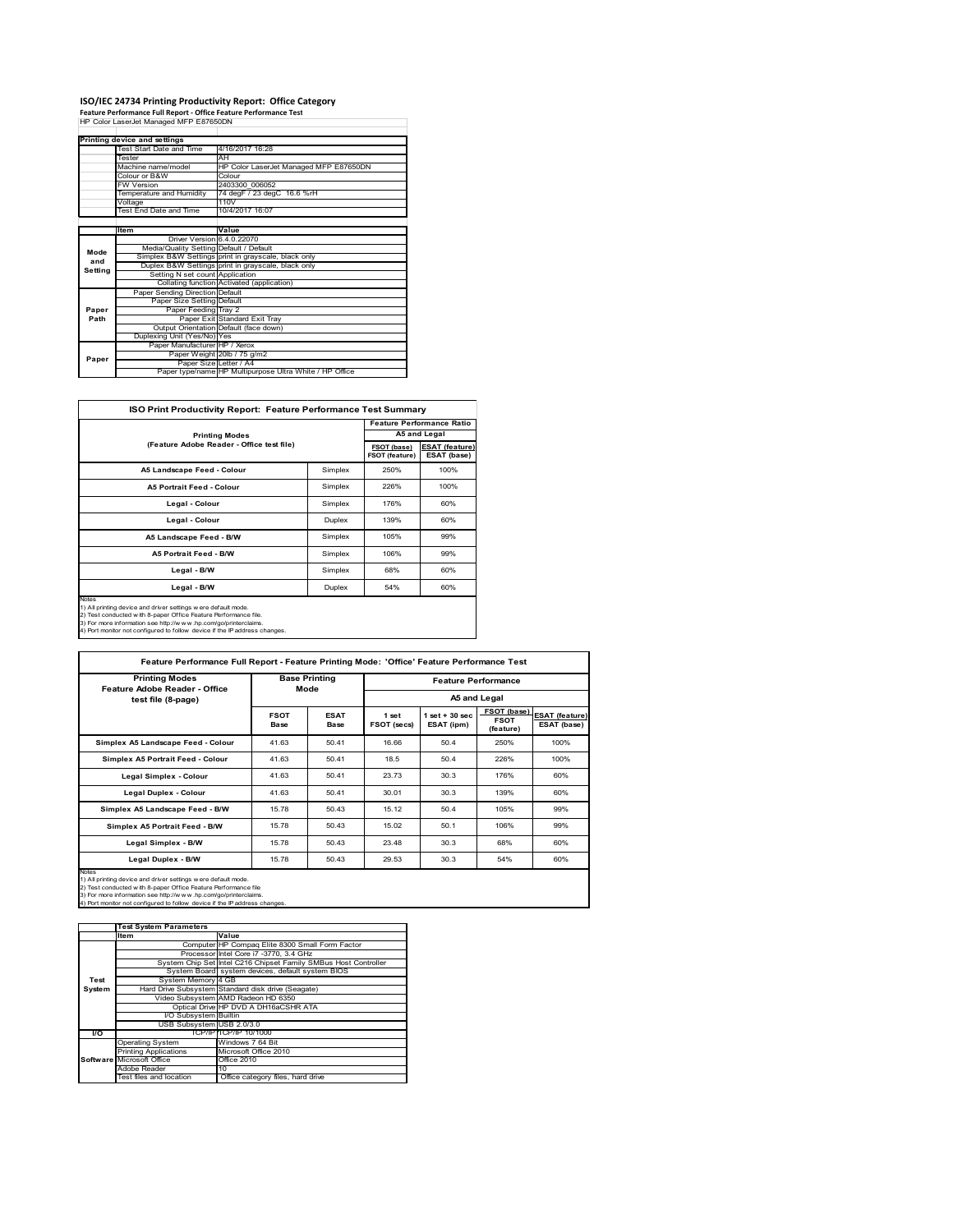### **ISO/IEC 17629 First Print Out Time Report: Office Category Full Detailed Test Report ‐ LETTER** HP Color LaserJet Managed MFP E87650DN

|            | Printing device and settings               |                                        |  |  |  |
|------------|--------------------------------------------|----------------------------------------|--|--|--|
|            | Test Start Date and Time                   | 4/16/2017 16:28                        |  |  |  |
|            | Tester                                     | AH                                     |  |  |  |
|            | Machine name/model                         | HP Color LaserJet Managed MFP E87650DN |  |  |  |
|            | Colour or B&W                              | Colour                                 |  |  |  |
|            | <b>FW Version</b>                          | 2403300 006052                         |  |  |  |
|            | Configuration (options)                    | Default<br>unknown<br>Not Specified    |  |  |  |
|            | Controller                                 |                                        |  |  |  |
|            | Printing device page count                 |                                        |  |  |  |
|            | Printing supplies page count Not Specified |                                        |  |  |  |
|            | Temperature and Humidity                   | 74 degF / 23 degC 16.6 %rH             |  |  |  |
|            | Voltage                                    | 110V                                   |  |  |  |
|            | Test End Date and Time                     | 10/4/2017 16:07                        |  |  |  |
|            |                                            |                                        |  |  |  |
|            | <b>Item</b>                                | Value                                  |  |  |  |
| Mode       | PDL and driver version                     | 6.4.0.22070                            |  |  |  |
| and        | Print Quality mode                         | default                                |  |  |  |
|            | <b>B&amp;W</b> settings                    | default                                |  |  |  |
| Setting    | Paper feed orientation                     | Short Edge                             |  |  |  |
| Paper      | Paper type setting                         | default                                |  |  |  |
|            | Paper feeding                              | Standard cassette                      |  |  |  |
|            | Paper exit                                 | Standard exit tray                     |  |  |  |
| Paper Path | Output orientation                         | default (face up or face down)         |  |  |  |

**ISO First Page Out Time Summary Report: Office Category**

| Summary Report: Letter                                              |         |                                                                            |
|---------------------------------------------------------------------|---------|----------------------------------------------------------------------------|
|                                                                     |         | FPOT from Ready (seconds)                                                  |
| Color                                                               | Simplex | 8.10                                                                       |
|                                                                     | Duplex  |                                                                            |
| <b>B&amp;W</b>                                                      | Simplex | 6.54                                                                       |
|                                                                     | Duplex  |                                                                            |
| Notes                                                               |         |                                                                            |
| 1) All printing device and driver settings w ere default mode.      |         |                                                                            |
| 2) For the B/W results, the print driver was set to "print in B/W". |         |                                                                            |
| 3) For more information see http://www.hp.com/go/printerclaims.     |         |                                                                            |
|                                                                     |         | 4) Port monitor not configured to follow device if the IP address changes. |
| 5) Page counts w ere collected after completion of the tests.       |         |                                                                            |

|                                |                                                                                                                                                                                                                                                                                                                                                                                                             |                            | ISO First Page Out Time Report: Office Category |                                   |                            |                   |
|--------------------------------|-------------------------------------------------------------------------------------------------------------------------------------------------------------------------------------------------------------------------------------------------------------------------------------------------------------------------------------------------------------------------------------------------------------|----------------------------|-------------------------------------------------|-----------------------------------|----------------------------|-------------------|
| <b>Detailed Report: LETTER</b> |                                                                                                                                                                                                                                                                                                                                                                                                             | Word<br>(seconds)          | Excel<br>(seconds)                              | Adobe<br>Reader<br>(seconds)      | Average<br>(seconds)       | <b>Delay Time</b> |
|                                | FPOT from Ready - Simplex                                                                                                                                                                                                                                                                                                                                                                                   | 7.84                       | 8.05                                            | 8.41                              | 8.10                       | 20 Seconds        |
|                                | FPOT from Ready - Duplex                                                                                                                                                                                                                                                                                                                                                                                    |                            |                                                 |                                   |                            |                   |
| <b>Color Mode</b>              | FPOT from Sleep - Simplex                                                                                                                                                                                                                                                                                                                                                                                   |                            |                                                 | 44.20                             |                            | 76 Minutes        |
|                                | Recovery Time                                                                                                                                                                                                                                                                                                                                                                                               |                            |                                                 | 35.8                              |                            |                   |
|                                | FPOT from Off - Simplex                                                                                                                                                                                                                                                                                                                                                                                     |                            |                                                 | 182.38                            |                            |                   |
|                                | Warm-up Time                                                                                                                                                                                                                                                                                                                                                                                                |                            |                                                 | 173.97                            |                            |                   |
|                                | FPOT from Ready - Simplex                                                                                                                                                                                                                                                                                                                                                                                   | 6.37                       | 6.48                                            | 6.76                              | 6.54                       | 20 Seconds        |
|                                | FPOT from Ready - Duplex                                                                                                                                                                                                                                                                                                                                                                                    |                            |                                                 |                                   |                            |                   |
| <b>B&amp;W Mode</b>            | FPOT from Sleep - Simplex                                                                                                                                                                                                                                                                                                                                                                                   |                            |                                                 | 43.04                             |                            | 76 Minutes        |
|                                |                                                                                                                                                                                                                                                                                                                                                                                                             |                            |                                                 | 36.3                              |                            |                   |
|                                | Recovery Time                                                                                                                                                                                                                                                                                                                                                                                               |                            |                                                 |                                   |                            |                   |
|                                | FPOT from Off - Simplex                                                                                                                                                                                                                                                                                                                                                                                     |                            |                                                 | 175.82                            |                            |                   |
| Notes                          | Warm-up Time                                                                                                                                                                                                                                                                                                                                                                                                |                            |                                                 | 169.06                            |                            |                   |
| <b>HP Data Table</b>           | 1) All printing device and driver settings w ere default mode.<br>2) For the B/W results, the print driver was set to "print in B/W".<br>3) For more information see http://www.hp.com/go/printerclaims.<br>4) Port monitor not configured to follow device if the IP address changes.<br>5) Page counts w ere collected after completion of the tests.<br>6) Details for FPOT from Sleep are show n below. |                            |                                                 |                                   |                            |                   |
|                                |                                                                                                                                                                                                                                                                                                                                                                                                             |                            |                                                 |                                   |                            |                   |
| <b>Detailed Report: LETTER</b> |                                                                                                                                                                                                                                                                                                                                                                                                             | <b>FPOT Avg</b><br>(se cs) | FPOT (secs)<br><b>Iteration 1</b>               | FPOT (secs)<br><b>Iteration 2</b> | FPOT (secs)<br>Iteration 3 | Application       |
|                                | FPOT from Sleep                                                                                                                                                                                                                                                                                                                                                                                             | 44.20                      | 44.07                                           | 44.32                             | N/A                        | Adobe Reader      |
| <b>Color Mode</b>              | FPOT from Sleep (15 minutes)<br>HP/Non ISO Test                                                                                                                                                                                                                                                                                                                                                             | 19.43                      | 19.29                                           | 19.57                             | N/A                        | Adobe Reader      |
| <b>B&amp;W Mode</b>            | FPOT from Sleep                                                                                                                                                                                                                                                                                                                                                                                             | 43.04                      | 43.69                                           | 42.38                             | N/A                        | Adobe Reader      |

Notes<br>1) All printing device and driver settings w ere default mode.<br>2) For the B/W results, the print driver w as set to "print in B/W".<br>3 DLP includes detailed iterations as data measurements may vary run to run.

|            | <b>Test System Parameters</b> |                                                       |  |  |  |  |
|------------|-------------------------------|-------------------------------------------------------|--|--|--|--|
|            | lte m                         | Value                                                 |  |  |  |  |
|            | Computer                      | HP Compag Elite 8300 Small Form Factor                |  |  |  |  |
|            | Processor                     | Intel Core i7 -3770, 3.4 GHz                          |  |  |  |  |
|            | System Chip Set               | Intel C216 Chipset Family SMBus Host Controller       |  |  |  |  |
|            | System Board                  | system devices, default system BIOS                   |  |  |  |  |
| Test       | <b>System Memory</b>          | 4 GB                                                  |  |  |  |  |
| System     | <b>Hard Drive Subsystem</b>   | Standard disk drive (Seagate)                         |  |  |  |  |
|            | Video Subsystem               | AMD Radeon HD 6350                                    |  |  |  |  |
|            | Optical Drive                 | HP DVD A DH16aCSHR ATA                                |  |  |  |  |
|            | I/O Subsystem                 | Builtin                                               |  |  |  |  |
|            | <b>USB Subsystem</b>          | USB 2.0/3.0                                           |  |  |  |  |
| Printing   |                               |                                                       |  |  |  |  |
| Device     | TCP/IP                        | 10/1000                                               |  |  |  |  |
| Connection |                               |                                                       |  |  |  |  |
|            | <b>Operating System</b>       | Windows 7 Business/Ultimate, 64 bit, Build 7601, SP 1 |  |  |  |  |
|            | <b>Printing Applications</b>  | Microsoft Office 2010 SP2                             |  |  |  |  |
| Software   |                               | Adobe Reader 10.1.4                                   |  |  |  |  |
|            | <b>Print Driver</b>           | 6.4.0.22070                                           |  |  |  |  |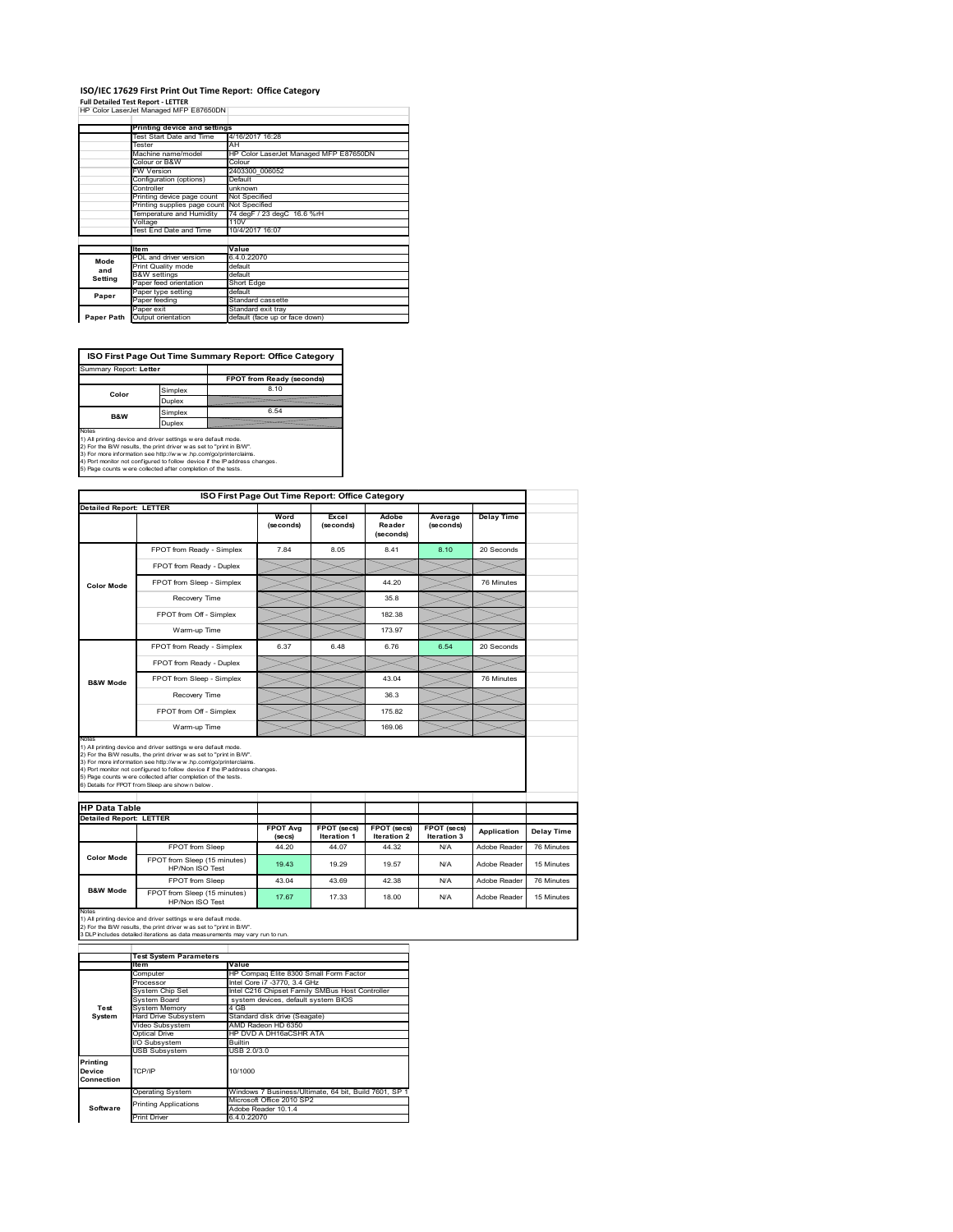# **ISO/IEC 17629 First Print Out Time Report: Office Category**

**Full Detailed Test Report ‐ A4** HP Color LaserJet Managed MFP E87650DN

|            | Printing device and settings               |                                        |  |  |  |
|------------|--------------------------------------------|----------------------------------------|--|--|--|
|            | Test Start Date and Time                   | 4/16/2017 16:28                        |  |  |  |
|            | Tester                                     | AH                                     |  |  |  |
|            | Machine name/model                         | HP Color LaserJet Managed MFP E87650DN |  |  |  |
|            | Colour or B&W                              | Colour                                 |  |  |  |
|            | FW Version                                 | 2403300 006052                         |  |  |  |
|            | Configuration (options)                    | Default                                |  |  |  |
|            | Controller                                 | unknown                                |  |  |  |
|            | Printing device page count                 | Not Specified                          |  |  |  |
|            | Printing supplies page count Not Specified |                                        |  |  |  |
|            | Temperature and Humidity                   | 74 degF / 23 degC 16.6 %rH             |  |  |  |
|            | Voltage                                    | 110V                                   |  |  |  |
|            | Test End Date and Time                     | 10/4/2017 16:07                        |  |  |  |
|            |                                            |                                        |  |  |  |
|            | <b>Item</b>                                | Value                                  |  |  |  |
| Mode       | PDL and driver version                     | 6.4.0.22070                            |  |  |  |
| and        | Print Quality mode                         | default                                |  |  |  |
| Setting    | <b>B&amp;W</b> settings                    | default                                |  |  |  |
|            | Paper feed orientation                     | Short Edge                             |  |  |  |
| Paper      | Paper type setting                         | default                                |  |  |  |
|            | Paper feeding                              | Standard cassette                      |  |  |  |
|            | Paper exit                                 | Standard exit tray                     |  |  |  |
| Paper Path | Output orientation                         | default (face up or face down)         |  |  |  |

**ISO First Page Out Time Summary Report: Office Category**

| Summary Report: A4 |         |                           |
|--------------------|---------|---------------------------|
|                    |         | FPOT from Ready (seconds) |
| Colour             | Simplex | 8.09                      |
|                    | Duplex  |                           |
| B&W                | Simplex | 6.56                      |
| Duplex             |         |                           |
|                    |         |                           |

Notes<br>1) All printing device and driver settings were default mode.<br>2) For the BAV results, the print driver was set to "print in BAV".<br>3) For more information see http://www.hp.com/golprinterclaims.<br>4) Port monitor not co

|                            |                                                                                                                                                                                                                                                                                                                                                                                                              | ISO First Page Out Time Report: Office Category |                                          |                                   |                            |                   |                          |  |  |
|----------------------------|--------------------------------------------------------------------------------------------------------------------------------------------------------------------------------------------------------------------------------------------------------------------------------------------------------------------------------------------------------------------------------------------------------------|-------------------------------------------------|------------------------------------------|-----------------------------------|----------------------------|-------------------|--------------------------|--|--|
| <b>Detailed Report: A4</b> |                                                                                                                                                                                                                                                                                                                                                                                                              | Word<br>(seconds)                               | Excel<br>(seconds)                       | Adobe<br>Reader<br>(seconds)      | Average<br>(seconds)       | <b>Delay Time</b> |                          |  |  |
|                            | FPOT from Ready - Simplex                                                                                                                                                                                                                                                                                                                                                                                    | 7.79                                            | 7.86                                     | 8.61                              | 8.09                       | 20 Seconds        |                          |  |  |
|                            | FPOT from Ready - Duplex                                                                                                                                                                                                                                                                                                                                                                                     |                                                 |                                          |                                   |                            |                   |                          |  |  |
| <b>Color Mode</b>          | FPOT from Sleep - Simplex                                                                                                                                                                                                                                                                                                                                                                                    |                                                 |                                          | 44.68                             |                            | 76 Minutes        |                          |  |  |
|                            | Recovery Time                                                                                                                                                                                                                                                                                                                                                                                                |                                                 |                                          | 36.1                              |                            |                   |                          |  |  |
|                            | FPOT from Off - Simplex                                                                                                                                                                                                                                                                                                                                                                                      |                                                 |                                          | 184 96                            |                            |                   |                          |  |  |
|                            | Warm-up Time                                                                                                                                                                                                                                                                                                                                                                                                 |                                                 |                                          | 176.35                            |                            |                   |                          |  |  |
|                            | FPOT from Ready - Simplex                                                                                                                                                                                                                                                                                                                                                                                    | 6.42                                            | 6.49                                     | 6.77                              | 6.56                       | 20 Seconds        |                          |  |  |
|                            | FPOT from Ready - Duplex                                                                                                                                                                                                                                                                                                                                                                                     |                                                 |                                          |                                   |                            |                   |                          |  |  |
| <b>B&amp;W Mode</b>        | FPOT from Sleep - Simplex                                                                                                                                                                                                                                                                                                                                                                                    |                                                 |                                          | 43.16                             |                            | 76 Minutes        |                          |  |  |
|                            | Recovery Time                                                                                                                                                                                                                                                                                                                                                                                                |                                                 |                                          | 36.4                              |                            |                   |                          |  |  |
|                            |                                                                                                                                                                                                                                                                                                                                                                                                              |                                                 |                                          |                                   |                            |                   |                          |  |  |
|                            | FPOT from Off - Simplex                                                                                                                                                                                                                                                                                                                                                                                      |                                                 |                                          | 195.04                            |                            |                   |                          |  |  |
| Notes                      | Warm-up Time                                                                                                                                                                                                                                                                                                                                                                                                 |                                                 |                                          | 188.27                            |                            |                   |                          |  |  |
| <b>HP Data Table</b>       | 1) All printing device and driver settings w ere default mode.<br>2) For the B/W results, the print driver w as set to "print in B/W".<br>3) For more information see http://www.hp.com/go/printerclaims.<br>4) Port monitor not configured to follow device if the IP address changes.<br>5) Page counts w ere collected after completion of the tests.<br>6) Details for FPOT from Sleep are show n below. |                                                 |                                          |                                   |                            |                   |                          |  |  |
| <b>Detailed Report: A4</b> |                                                                                                                                                                                                                                                                                                                                                                                                              |                                                 |                                          |                                   |                            |                   |                          |  |  |
|                            |                                                                                                                                                                                                                                                                                                                                                                                                              | <b>FPOT Avg</b><br>(se cs)                      | <b>FPOT</b> (secs)<br><b>Iteration 1</b> | FPOT (secs)<br><b>Iteration 2</b> | FPOT (secs)<br>Iteration 3 | Application       |                          |  |  |
|                            | FPOT from Sleep                                                                                                                                                                                                                                                                                                                                                                                              | 44.68                                           | 44.52                                    | 44.83                             | N/A                        | Adobe Reader      | Delay Time<br>76 Minutes |  |  |
| <b>Color Mode</b>          | FPOT from Sleep (15 minutes)<br>HP/Non ISO Test                                                                                                                                                                                                                                                                                                                                                              | 18.56                                           | 18.15                                    | 18.97                             | N/A                        | Adobe Reader      | 15 Minutes               |  |  |
| <b>B&amp;W Mode</b>        | FPOT from Sleep                                                                                                                                                                                                                                                                                                                                                                                              | 43.16                                           | 43.42                                    | 42.89                             | N/A                        | Adobe Reader      | 76 Minutes               |  |  |

1) All printing device and driver settings w ere default mode.<br>2) For the B/W results, the print driver w as set to "print in B/W".<br>3 DLP includes detailed iterations as data measurements may vary run to run.

|            | <b>Test System Parameters</b> |                                                       |  |
|------------|-------------------------------|-------------------------------------------------------|--|
|            | lte m                         | Value                                                 |  |
|            | Computer                      | HP Compag Elite 8300 Small Form Factor                |  |
|            | Processor                     | Intel Core i7 -3770, 3.4 GHz                          |  |
|            | System Chip Set               | Intel C216 Chipset Family SMBus Host Controller       |  |
|            | System Board                  | system devices, default system BIOS                   |  |
| Test       | <b>System Memory</b>          | 4 GB                                                  |  |
| System     | <b>Hard Drive Subsystem</b>   | Standard disk drive (Seagate)                         |  |
|            | Video Subsystem               | AMD Radeon HD 6350                                    |  |
|            | Optical Drive                 | HP DVD A DH16aCSHR ATA                                |  |
|            | I/O Subsystem                 | <b>Builtin</b>                                        |  |
|            | <b>USB Subsystem</b>          | USB 2.0/3.0                                           |  |
| Printing   |                               |                                                       |  |
| Device     | TCP/IP                        | 10/1000                                               |  |
| Connection |                               |                                                       |  |
|            | <b>Operating System</b>       | Windows 7 Business/Ultimate, 64 bit, Build 7601, SP 1 |  |
|            | <b>Printing Applications</b>  | Microsoft Office 2010 SP2                             |  |
| Software   |                               | Adobe Reader 10.1.4                                   |  |
|            | <b>Print Driver</b>           | 6.4.0.22070                                           |  |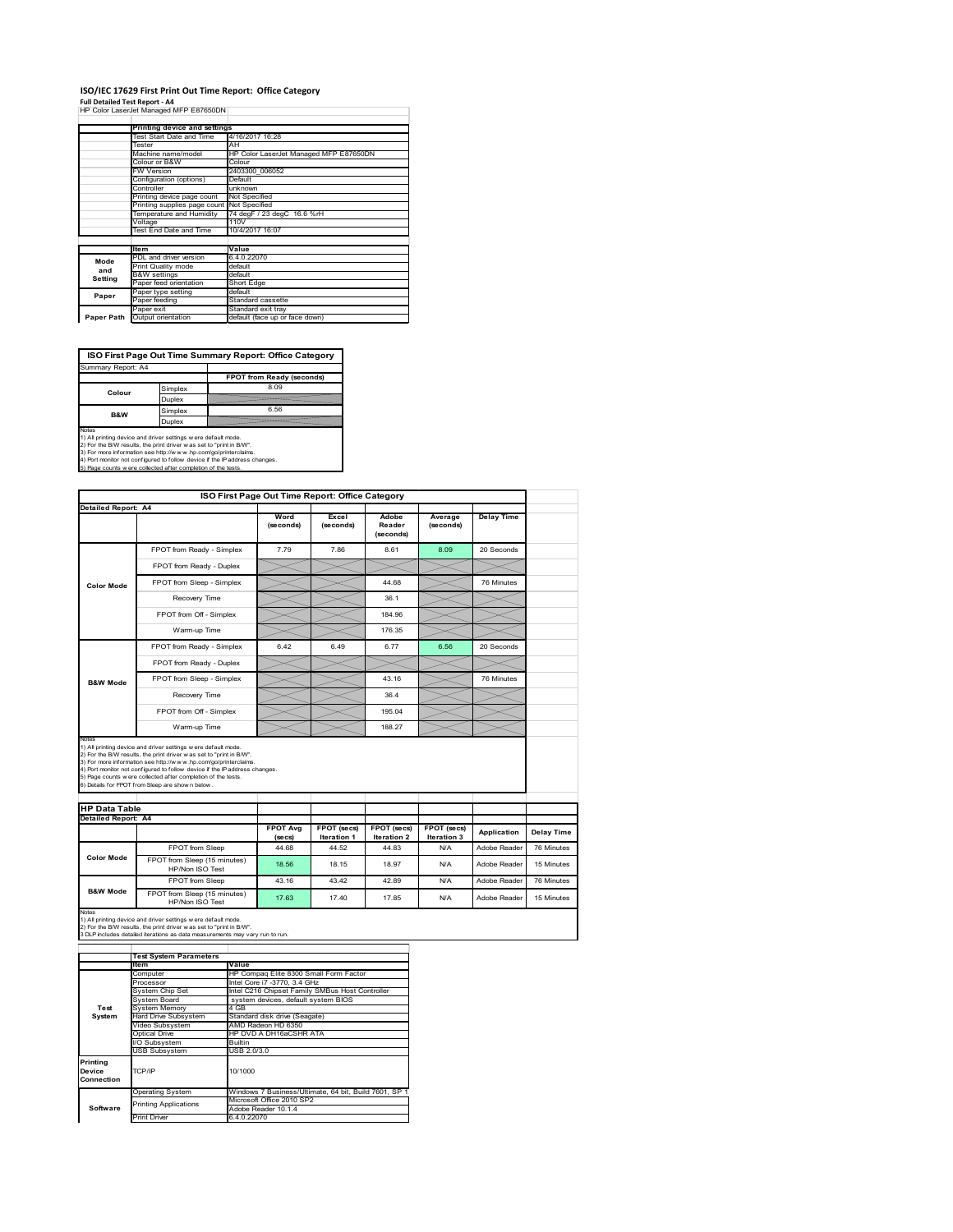### **ISO/IEC 29183 Copy Productivity Report**

### **Full Detailed Test Report ‐ LETTER**

|           | HP Color LaserJet Managed MFP E87650DN   |                                                           |
|-----------|------------------------------------------|-----------------------------------------------------------|
|           |                                          |                                                           |
|           | <b>Machine Setup Information</b>         |                                                           |
|           | Test Start Date and Time 4/21/2017 13:26 |                                                           |
|           | <b>Tester</b> AH                         |                                                           |
|           |                                          | Machine name/model HP Color LaserJet Managed MFP E87650DN |
|           | Colour or B&W Colour                     |                                                           |
|           |                                          | FW Version 2403300 006052                                 |
|           | Configuration (options) Not Specified    |                                                           |
|           |                                          | Temperature and Humidity 74 degF / 23 degC 16.6 %rH       |
|           | Test End Date and Time: 6/23/2017 16:05  |                                                           |
|           |                                          |                                                           |
|           | Pre-set Item                             | Pre-set Value                                             |
|           | Output Resolution Default                |                                                           |
|           | Output Quality Default                   |                                                           |
| Mode      |                                          | Copying Mode Colour for Colour and B&W for B&W            |
|           | Auto Density Adjustment Default          |                                                           |
|           |                                          | Collating function Set in Control Panel                   |
| Paper     | Paper Sending Direction Default          |                                                           |
|           | Paper Type Setting Default               |                                                           |
| Paper     | Paper Feeding Tray 2                     |                                                           |
| Path      | Paper Exit Default                       |                                                           |
|           |                                          | Face Up Exit Default (face down)                          |
|           | <b>Fixing Capability Default</b>         |                                                           |
| Temporary | Image Quality Stability Default          |                                                           |
| Stop      | Capacity of Paper Default                |                                                           |
|           | Others None                              |                                                           |
|           |                                          |                                                           |
|           | Paper Manufacturer HP / Xerox            |                                                           |
| Paper     |                                          | Paper Weight 20lb / 75 g/m2                               |
|           | Paper Size Letter / A4                   |                                                           |
|           |                                          | Paper type/name HP Multipurpose Ultra White / HP Office   |

| Summary Report: Letter |              |             |
|------------------------|--------------|-------------|
|                        |              |             |
|                        | <b>sFCOT</b> | sESAT (ipm) |
| Color                  | 6.1          | 50.4        |
| B&W                    | 5.8          | 50.4        |
| <b>Nickon</b>          |              |             |

Notes<br>First Copy Out and Copy Speed measured using ISO/IEC 29183, excludes first set of test<br>documents. For more information see http://www..hp.com/go/printerclaims. Exact speed varies

depending on the system configuration and document.<br>Only Target A w as used, all test documents have the same Saturated throughput. Reference<br>ISO/IEC29183:2010 Clause 5, Sections 5.3.1 and 5.3.2

| Detailed Report: LETTER |               |              |       |             |                |             |
|-------------------------|---------------|--------------|-------|-------------|----------------|-------------|
|                         | <b>Target</b> | sFCOT (secs) |       | sEFTP (ipm) |                |             |
|                         |               |              | 1copy | 1copy+30sec | 1copy+4minutes | sESAT (ipm) |
|                         | A             | 6.09         | 9.85  | 40.68       | 47.48          | 50.42       |
|                         |               |              |       | 27 sets     | 202 sets       |             |
|                         | B             |              |       |             |                |             |
|                         |               |              |       |             |                |             |
| Color                   | C             |              |       |             |                |             |
|                         | D             |              |       |             |                |             |
|                         |               |              |       |             |                |             |
|                         | Average       | 6.1          | 9.9   | 40.7        | 47.5           | 50.4        |
|                         | A             | 5.84         | 10.43 | 42.69       | 49.14          | 50.44       |
|                         |               |              |       | 27 sets     | 207 sets       |             |
|                         | B             |              |       |             |                |             |
| B&W                     | C             |              |       |             |                |             |
|                         | D             |              |       |             |                |             |
|                         | Average       | 5.8          | 10.4  | 42.7        | 49.1           | 50.4        |

#### Notes

First Copy Out and Copy Speed measured using ISO/IEC 29183, excludes first set of test documents. For more information see<br>http://w w w.hp.com/go/printerclaims. Exact speed varies depending on the system configuration and 5.3.1 and 5.3.2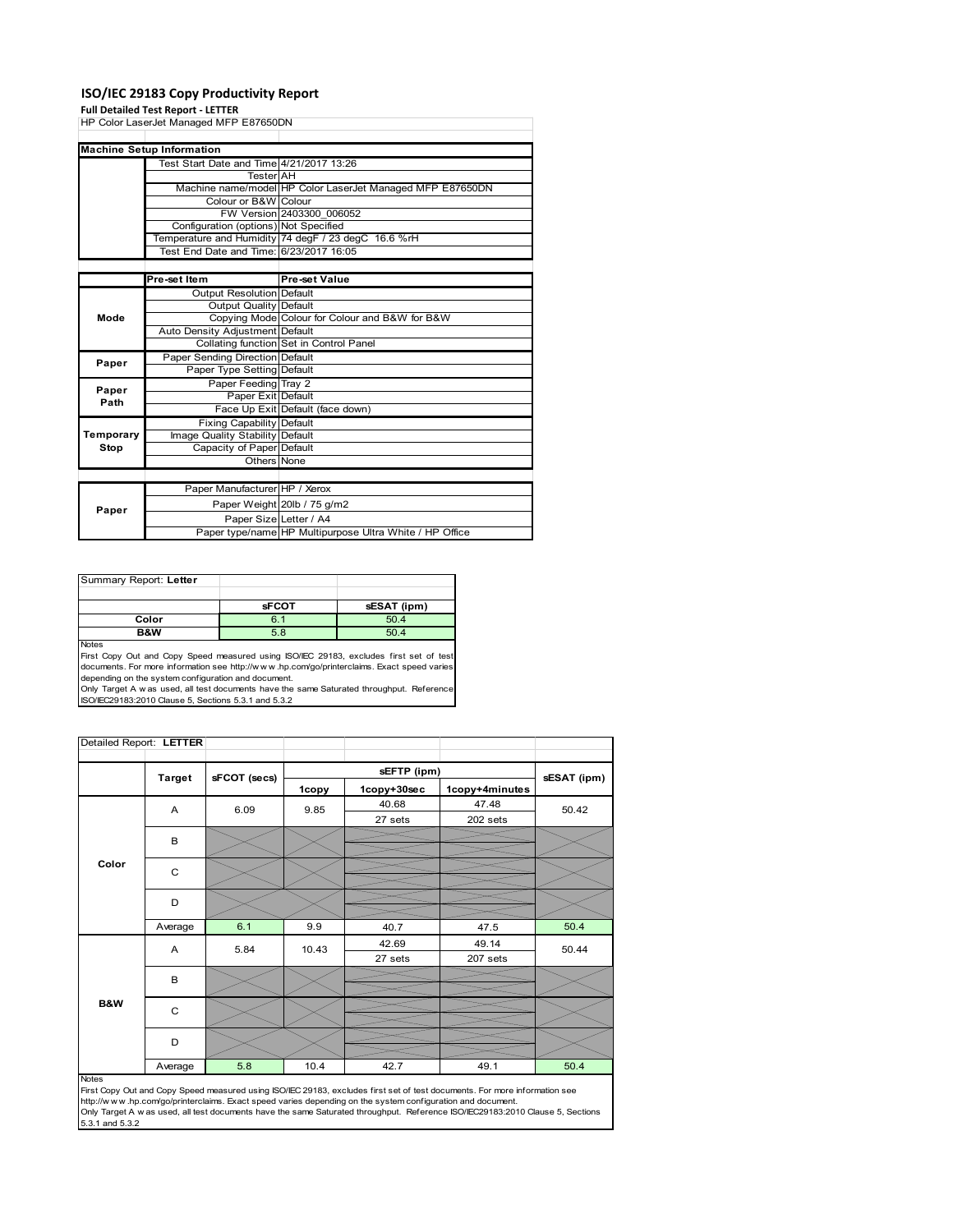### **ISO/IEC 29183 Copy Productivity Report**

### **Full Detailed Test Report ‐ A4**

| HP Color LaserJet Managed MFP E87650DN |                                          |                                                           |  |
|----------------------------------------|------------------------------------------|-----------------------------------------------------------|--|
|                                        |                                          |                                                           |  |
|                                        | <b>Machine Setup Information</b>         |                                                           |  |
|                                        | Test Start Date and Time 4/21/2017 13:26 |                                                           |  |
|                                        | <b>Tester</b> AH                         |                                                           |  |
|                                        |                                          | Machine name/model HP Color LaserJet Managed MFP E87650DN |  |
|                                        | Colour or B&W Colour                     |                                                           |  |
|                                        |                                          | FW Version 2403300 006052                                 |  |
|                                        | Configuration (options) Not Specified    |                                                           |  |
|                                        |                                          | Temperature and Humidity 74 degF / 23 degC 16.6 %rH       |  |
|                                        | Test End Date and Time: 6/23/2017 16:05  |                                                           |  |
|                                        |                                          |                                                           |  |
|                                        | Pre-set Item                             | <b>Pre-set Value</b>                                      |  |
|                                        | Output Resolution Default                |                                                           |  |
|                                        | Output Quality Default                   |                                                           |  |
| Mode                                   |                                          | Copying Mode Colour for Colour and B&W for B&W            |  |
|                                        | Auto Density Adjustment Default          |                                                           |  |
|                                        |                                          | Collating function Set in Control Panel                   |  |
| Paper                                  | Paper Sending Direction Default          |                                                           |  |
|                                        | Paper Type Setting Default               |                                                           |  |
| Paper                                  | Paper Feeding Tray 2                     |                                                           |  |
| Path                                   | Paper Exit Default                       |                                                           |  |
|                                        |                                          | Face Up Exit Default (face down)                          |  |
|                                        | <b>Fixing Capability Default</b>         |                                                           |  |
| Temporary                              | Image Quality Stability Default          |                                                           |  |
| Stop                                   | Capacity of Paper Default                |                                                           |  |
|                                        | Others None                              |                                                           |  |
|                                        |                                          |                                                           |  |
|                                        | Paper Manufacturer HP / Xerox            |                                                           |  |
|                                        |                                          | Paper Weight 20lb / 75 g/m2                               |  |
| Paper                                  | Paper Size Letter / A4                   |                                                           |  |
|                                        |                                          | Paper type/name HP Multipurpose Ultra White / HP Office   |  |

| Summary Report: A4 |              |             |
|--------------------|--------------|-------------|
|                    |              |             |
|                    | <b>sFCOT</b> | sESAT (ipm) |
| Colour             | 6.4          | 50.4        |
| <b>B&amp;W</b>     | 4.9          | 50.4        |
| <b>Nickon</b>      |              |             |

Notes<br>First Copy Out and Copy Speed measured using ISO/IEC 29183, excludes first set of test<br>documents. For more information see http://www..hp.com/go/printerclaims. Exact speed varies

depending on the system configuration and document.<br>Only Target A w as used, all test documents have the same Saturated throughput. Reference<br>ISO/IEC29183:2010 Clause 5, Sections 5.3.1 and 5.3.2

| Detailed Report: A4 |               |              |       |             |                |             |
|---------------------|---------------|--------------|-------|-------------|----------------|-------------|
|                     | <b>Target</b> | sFCOT (secs) |       | sEFTP (ipm) |                |             |
|                     |               |              | 1copy | 1copy+30sec | 1copy+4minutes | sESAT (ipm) |
|                     | A             | 6.38         | 9.40  | 42.69       | 44.43          | 50.39       |
|                     |               |              |       | 27 sets     | 203 sets       |             |
|                     | B             |              |       |             |                |             |
| Colour              | C             |              |       |             |                |             |
|                     | D             |              |       |             |                |             |
|                     | Average       | 6.4          | 9.4   | 42.7        | 44.4           | 50.4        |
|                     | Α             | 4.92         | 12.20 | 40.41       | 48.91          | 50.42       |
|                     |               |              |       | 27 sets     | 205 sets       |             |
|                     | B             |              |       |             |                |             |
| <b>B&amp;W</b>      |               |              |       |             |                |             |
|                     | C             |              |       |             |                |             |
|                     | D             |              |       |             |                |             |
|                     | Average       | 4.9          | 12.2  | 40.4        | 48.9           | 50.4        |

http://w.w.w..hp.com/go/printerclaims. Exact speed varies depending on the system configuration and document.<br>Only Target A w as used, all test documents have the same Saturated throughput. Reference ISO/IEC29183:2010 Cla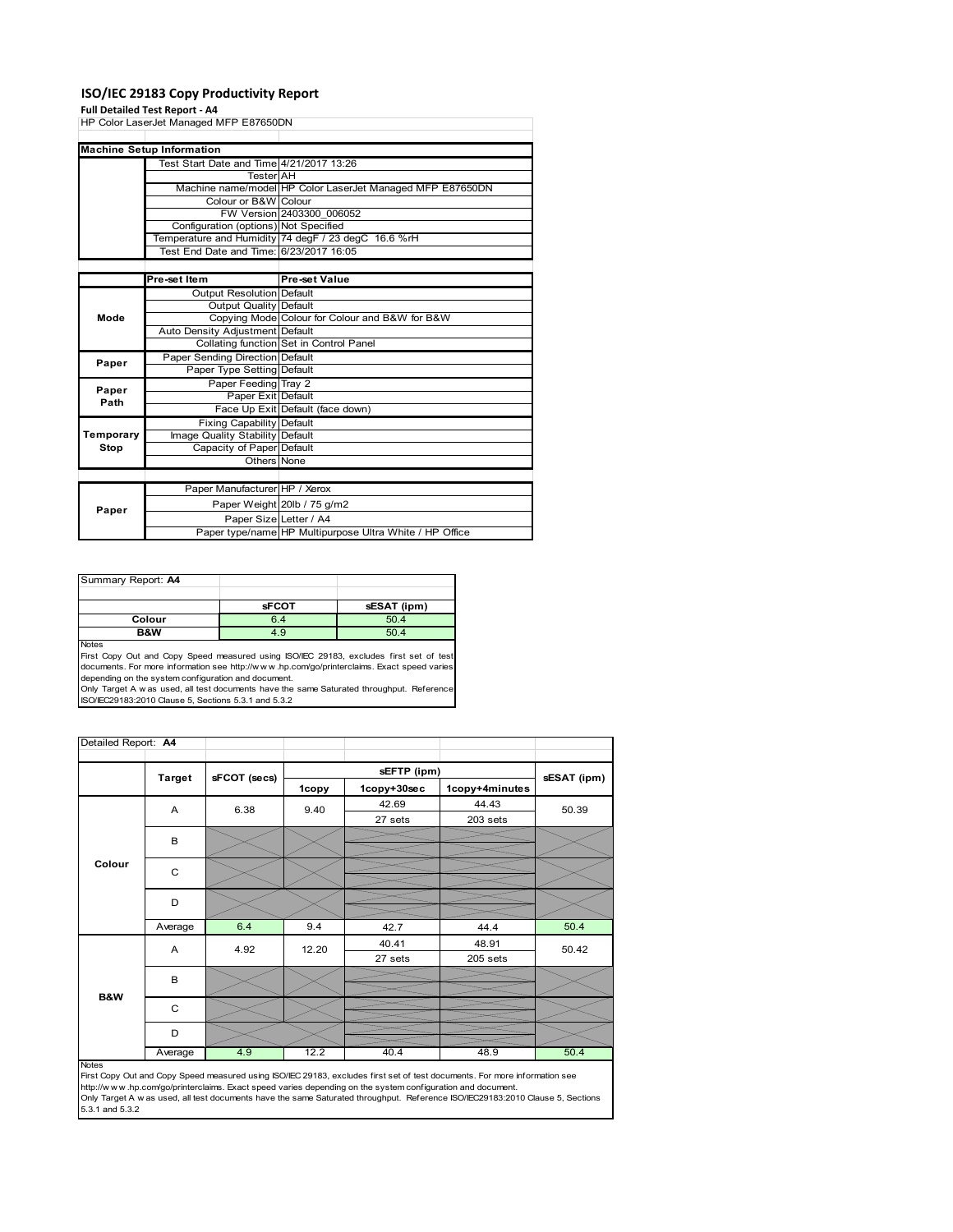# **ISO/IEC 24735 Copy Productivity Report**

**Full Detailed Test Report ‐ LETTER**

| <b>Machine Setup Information</b>         |                                                                 |
|------------------------------------------|-----------------------------------------------------------------|
| Test Start Date and Time 6/21/2017 11:40 |                                                                 |
| TesterlAH                                |                                                                 |
|                                          | Machine name/model HP Color LaserJet Managed MFP E87650DN       |
| Colour or B&W Colour                     |                                                                 |
|                                          | FW Version 2403300 006052                                       |
| Configuration (options) Not Specified    |                                                                 |
|                                          | Temperature and Humidity 74 degF / 23 degC 16.6 %rH             |
| Test End Date and Time: 6/23/2017 18:58  |                                                                 |
|                                          |                                                                 |
| Pre-set Item                             | <b>Pre-set Value</b>                                            |
| Output Resolution Default                |                                                                 |
| <b>Output Quality Default</b>            |                                                                 |
| Copying Mode Default                     |                                                                 |
| Auto Density Adjustment Default          |                                                                 |
|                                          | Collating function Activated (if not activated in default mode) |
| Paper Sending Direction Default          |                                                                 |
| Paper Type Setting Default               |                                                                 |
|                                          | Paper Feeding Standard cassette                                 |
|                                          | Paper Exit Standard exit tray                                   |
| Face Up Exit Default                     |                                                                 |
| <b>Fixing Capability Default</b>         |                                                                 |
| Image Quality Stability Default          |                                                                 |
| Capacity of Paper Default                |                                                                 |
|                                          | Others Default                                                  |
|                                          |                                                                 |
| Paper Manufacturer HP / Xerox            |                                                                 |
|                                          | Paper Weight 20lb / 75 g/m2                                     |
| Paper Size Letter / A4                   |                                                                 |

| <b>ISO/IEC 24735 Copy Productivity Report</b> |                                                     |             |            |                  |                 |                 |  |
|-----------------------------------------------|-----------------------------------------------------|-------------|------------|------------------|-----------------|-----------------|--|
| Detailed Report: LETTER                       |                                                     |             |            |                  |                 |                 |  |
|                                               | Copying                                             | FSOT (secs) |            | EFTP (ipm)       |                 | ESAT (ipm)      |  |
|                                               | <b>Mode</b>                                         | 1 set only  | 1 set only | 1 set + $30$ sec | 1 set $+$ 4 min | $1$ set + 30sec |  |
|                                               | 1:1                                                 | 14.46       | 16.59      | 39.82            | 46.55           | 50.44           |  |
|                                               |                                                     |             | (1 set)    | 8 sets           | 52 sets         |                 |  |
| <b>Color Mode</b>                             | 1:2                                                 | 20.37       | 11.78      | 35.54            |                 | 50.56           |  |
|                                               |                                                     |             | (1 set)    | 8 sets           |                 |                 |  |
|                                               | 2:2                                                 | 20.29       | 11.82      | 35.52            |                 | 50.54           |  |
|                                               |                                                     |             | (1 set)    | 8 sets           |                 |                 |  |
|                                               | 1:1                                                 | 11.70       | 20.54      | 42.06            | 48.76           | 50.41           |  |
|                                               |                                                     |             |            | 8 sets           | 52 sets         |                 |  |
| <b>B&amp;W</b> mode                           | 1:2                                                 | 18.75       | 12.78      | 36.66            |                 | 50.58           |  |
|                                               |                                                     |             |            | 8 sets           |                 |                 |  |
|                                               | 2:2                                                 | 18.83       | 12.74      | 36.72            |                 | 50.56           |  |
|                                               |                                                     |             |            | 8 sets           |                 |                 |  |
| <b>Notes</b>                                  | Reports located: http://www.hp.com/go/printerclaims |             |            |                  |                 |                 |  |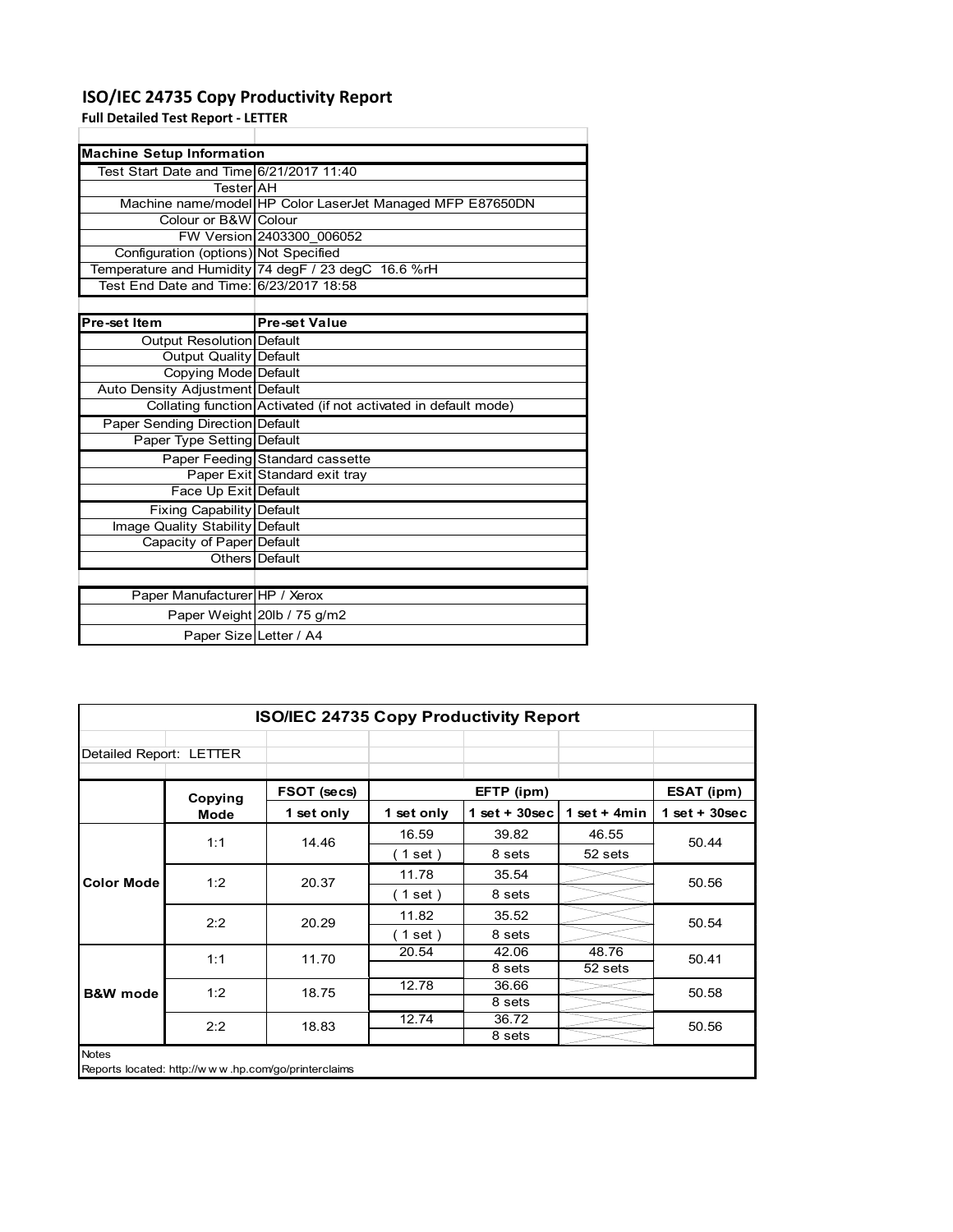# **ISO/IEC 24735 Copy Productivity Report**

**Full Detailed Test Report ‐ A4**

| <b>Machine Setup Information</b>         |                                                                 |
|------------------------------------------|-----------------------------------------------------------------|
| Test Start Date and Time 6/21/2017 11:40 |                                                                 |
| TesterIAH                                |                                                                 |
|                                          | Machine name/model HP Color LaserJet Managed MFP E87650DN       |
| Colour or B&W Colour                     |                                                                 |
|                                          | FW Version 2403300 006052                                       |
| Configuration (options) Not Specified    |                                                                 |
|                                          | Temperature and Humidity 74 degF / 23 degC 16.6 %rH             |
| Test End Date and Time: 6/23/2017 18:58  |                                                                 |
|                                          |                                                                 |
| Pre-set Item                             | <b>Pre-set Value</b>                                            |
| Output Resolution Default                |                                                                 |
| <b>Output Quality Default</b>            |                                                                 |
| Copying Mode Default                     |                                                                 |
| Auto Density Adjustment Default          |                                                                 |
|                                          | Collating function Activated (if not activated in default mode) |
| Paper Sending Direction Default          |                                                                 |
| Paper Type Setting Default               |                                                                 |
|                                          | Paper Feeding Standard cassette                                 |
|                                          | Paper Exit Standard exit tray                                   |
| Face Up Exit Default                     |                                                                 |
| <b>Fixing Capability Default</b>         |                                                                 |
| Image Quality Stability Default          |                                                                 |
| Capacity of Paper Default                |                                                                 |
|                                          | Others Default                                                  |
|                                          |                                                                 |
| Paper Manufacturer HP / Xerox            |                                                                 |
|                                          | Paper Weight 20lb / 75 g/m2                                     |
| Paper Size Letter / A4                   |                                                                 |

| <b>ISO/IEC 24735 Copy Productivity Report</b>                       |         |             |            |                 |                |                 |  |  |
|---------------------------------------------------------------------|---------|-------------|------------|-----------------|----------------|-----------------|--|--|
| Detailed Report: A4                                                 |         |             |            |                 |                |                 |  |  |
|                                                                     | Copying | FSOT (secs) |            | EFTP (ipm)      |                | ESAT (ipm)      |  |  |
|                                                                     | Mode    | 1 set only  | 1 set only | $1$ set + 30sec | 1 set $+$ 4min | $1$ set + 30sec |  |  |
|                                                                     | 1:1     | 13.13       | 18.29      | 39.98           | 47.35          | 50.42           |  |  |
| Colour<br><b>Mode</b>                                               |         |             | (1 set)    | 8 sets          | 52 sets        |                 |  |  |
|                                                                     | 1:2     | 21.28       | 11.30      | 35.02           |                | 50.56           |  |  |
|                                                                     |         |             | (1 set)    | 8 sets          |                |                 |  |  |
|                                                                     | 2:2     | 62.39       | 7.00       | 35.80           |                | 50.54           |  |  |
|                                                                     |         |             | (1 set)    | 8 sets          |                |                 |  |  |
|                                                                     | 1:1     | 11.87       | 20.25      | 41.29           |                | 50.42           |  |  |
|                                                                     |         |             |            | 8 sets          |                |                 |  |  |
| <b>B&amp;W</b> mode                                                 | 1:2     | 18.87       | 12.72      | 35.56           |                | 50.58           |  |  |
|                                                                     |         |             |            | 8 sets          |                |                 |  |  |
|                                                                     | 2:2     | 18.89       | 12.70      | 37.14           |                | 50.56           |  |  |
|                                                                     |         |             |            | 8 sets          |                |                 |  |  |
| <b>Notes</b><br>Reports located: http://www.hp.com/go/printerclaims |         |             |            |                 |                |                 |  |  |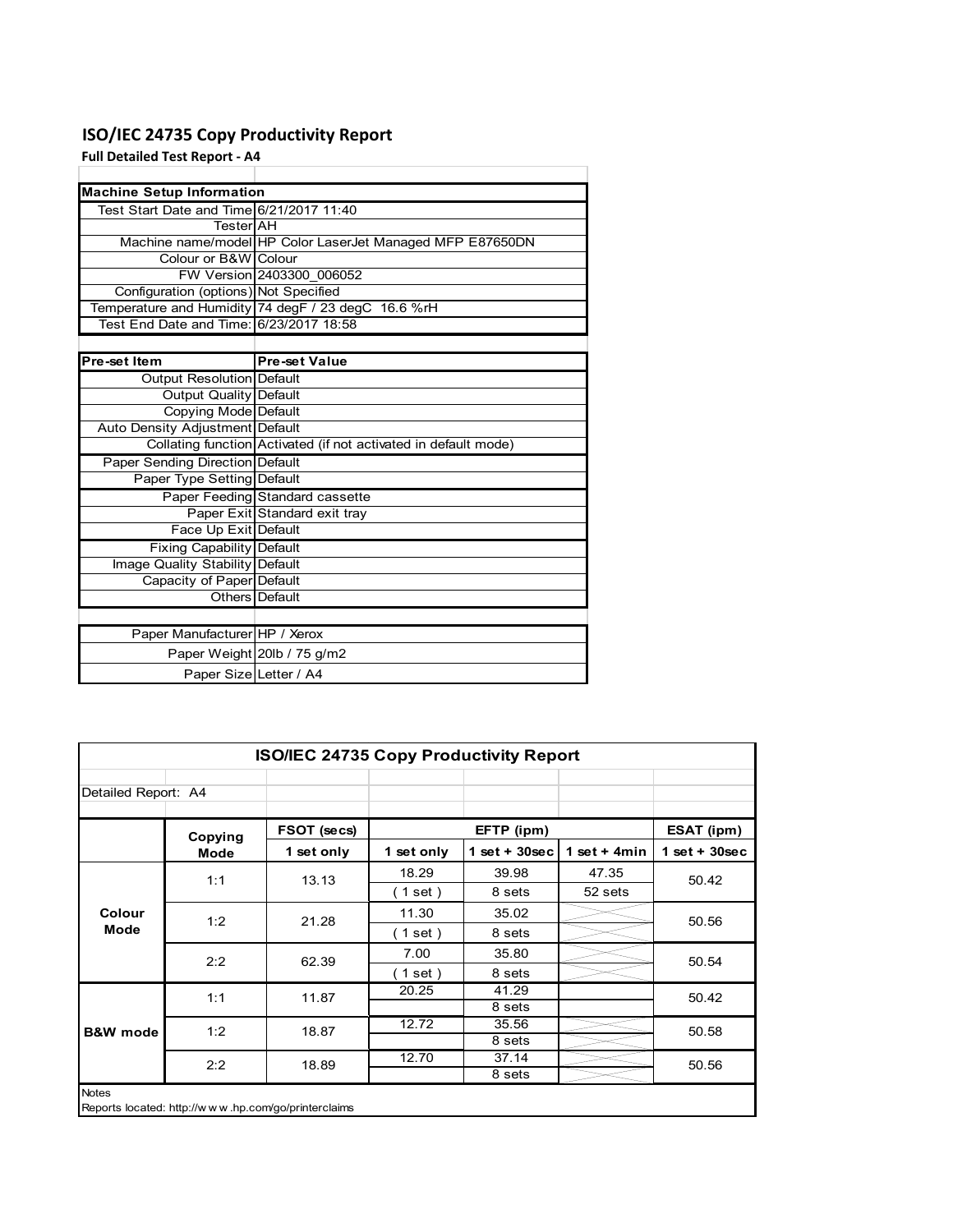# **ISO/IEC 17991 Scanning Productivity Report Full Detailed Test Report ‐ LETTER Machine Setup Information**

|            | <b>Machine Setup Information</b> |                                          |
|------------|----------------------------------|------------------------------------------|
|            | Test Start Date and Time         | 6/28/2017 10:24                          |
|            | Tester                           | AH                                       |
|            | Machine name/model               | HP Color LaserJet Managed MFP E87650DN   |
|            | Colour or B&W                    | Colour                                   |
|            | Configuration (options)          | Default                                  |
|            | Temperature and Humidity         | 74 degF / 23 degC 16.6 %rH               |
|            | Voltage                          | 110V                                     |
|            | Test End Date and Time           | 6/30/2017 18:07                          |
|            |                                  |                                          |
|            | Preset Item                      | <b>Preset Value</b>                      |
|            | Scanning resolution              | default (200 dpi)                        |
|            | Colour or grey scale/B&W         | default (colour)                         |
| Mode       | Duplex / simplex                 | default (simplex)                        |
|            | Original page size               | default (A4)                             |
| and        | Paper feed orientation           | default (long edge)                      |
| Setting    | Scan destination                 | default (shared network)                 |
|            | <b>Storing File Type</b>         | default (PDF-multi)                      |
|            | Auto scan quality adjustment     | default (factory preset default setting) |
| <b>ADF</b> | Paper feed direction             | default (long edge)                      |
|            | Output orientation               | default                                  |
| Paper-path | Scanning unit                    | default (duplex ADF)                     |

|                               |                |                      |              | ISO/IEC 17991 - Scan Summary Report: ADF Productivity Measurement |  |  |  |  |
|-------------------------------|----------------|----------------------|--------------|-------------------------------------------------------------------|--|--|--|--|
| <b>Summary Report: Letter</b> |                |                      |              |                                                                   |  |  |  |  |
|                               |                | <b>Scanning Mode</b> |              | <b>Measurement result</b>                                         |  |  |  |  |
|                               | File format    | Resolution           | Scanning     | scESAT 30secA                                                     |  |  |  |  |
|                               | version        |                      | side         | (ipm)                                                             |  |  |  |  |
| Colour                        | <b>PDF 1.4</b> | 200                  | single sided | 102.61                                                            |  |  |  |  |
|                               |                |                      | double sided | 208.59                                                            |  |  |  |  |
| B&W                           | <b>PDF 1.4</b> | 200                  | single sided | 102.73                                                            |  |  |  |  |
|                               |                |                      | double sided | 209.06                                                            |  |  |  |  |
| <b>Notes</b>                  |                |                      |              |                                                                   |  |  |  |  |

Notes 1) For more information see http://w w w .hp.com/go/printerclaims. 2) For the B/W results, the device scan setting is set to "Scan in B/W".

**ISO/IEC 17991 - Scan Summary Report: Network Folder Productivity Measurement**

| <b>Summary Report: Letter</b> |                      |            |              |                           |                  |               |
|-------------------------------|----------------------|------------|--------------|---------------------------|------------------|---------------|
|                               | <b>Scanning Mode</b> |            |              | <b>Measurement result</b> |                  |               |
|                               | File format          | Resolution | Scanning     | scEFTP 30secF             | File size 30secF | Number of     |
|                               | version              |            | side         | (ipm)                     | (Mbyte)          | Sets (30secF) |
| Colour                        | <b>PDF 1.4</b>       | 200        | single sided | 66.66                     | 6.58             | 15.00         |
|                               |                      |            | double sided | 77.24                     | 15.28            | 28.00         |
| B&W                           | <b>PDF 1.4</b>       | 200        | single sided | 77.42                     | 2.74             | 15.00         |
|                               |                      |            | double sided | 140.00                    | 5.27             | 28.00         |
| Notes                         |                      |            |              |                           |                  |               |

┓

Notes 1) For more information see http://w w w .hp.com/go/printerclaims. 2) For the B/W results, the device scan setting is set to "Scan in B/W".

| ISO/IEC 17991 - Scan Full Report: ADF Productivity Measurement |                        |                      |                  |                       |                           |                        |  |  |
|----------------------------------------------------------------|------------------------|----------------------|------------------|-----------------------|---------------------------|------------------------|--|--|
| <b>Summary Report: Letter</b>                                  |                        |                      |                  |                       |                           |                        |  |  |
|                                                                |                        | <b>Scanning Mode</b> |                  |                       | <b>Measurement result</b> |                        |  |  |
|                                                                | File format<br>version | Resolution           | Scanning<br>side | scFFTP 1setA<br>(ipm) | scEETP 30secA<br>(ipm)    | scESAT 30secA<br>(ipm) |  |  |
| Colour                                                         | <b>PDF 1.4</b><br>200  |                      | single sided     | 35.44                 | 90.65                     | 102.61                 |  |  |
|                                                                |                        |                      | double sided     | 41.73                 | 181.51                    | 208.59                 |  |  |
| <b>B&amp;W</b>                                                 | <b>PDF 1.4</b>         | 200                  | single sided     | 35.74                 | 91.62                     | 102.73                 |  |  |
|                                                                |                        |                      | double sided     | 44.19                 | 183.9                     | 209.06                 |  |  |
| <b>Notes</b>                                                   |                        |                      |                  |                       |                           |                        |  |  |

Notes 1) For more information see http://w w w .hp.com/go/printerclaims. 2) For the B/W results, the device scan setting is set to "Scan in B/W".

| ISO/IEC 17991 - Scan Full Report: Network Folder Productivity Measurement |                        |            |                  |                           |                        |                             |                               |  |  |
|---------------------------------------------------------------------------|------------------------|------------|------------------|---------------------------|------------------------|-----------------------------|-------------------------------|--|--|
| <b>Summary Report: Letter</b>                                             |                        |            |                  |                           |                        |                             |                               |  |  |
|                                                                           | <b>Scanning Mode</b>   |            |                  | <b>Measurement result</b> |                        |                             |                               |  |  |
|                                                                           | File format<br>version | Resolution | Scanning<br>side | scEETP 1setE<br>(ipm)     | scEFTP 30secF<br>(ipm) | File size 30secF<br>(Mbyte) | Number of<br>Sets<br>(30secF) |  |  |
| Colour                                                                    | PDF 1.4                | 200        | single sided     | 22.90                     | 66.66                  | 6.58                        | 15                            |  |  |
|                                                                           |                        |            | double sided     | 24.00                     | 77.24                  | 15.28                       | 28                            |  |  |
| <b>B&amp;W</b>                                                            | <b>PDF 1.4</b>         | 200        | single sided     | 26.66                     | 77.42                  | 2.74                        | 15                            |  |  |
|                                                                           |                        |            | double sided     | 30.47                     | 140.00                 | 5.27                        | 28                            |  |  |
| <b>Notes</b>                                                              |                        |            |                  |                           |                        |                             |                               |  |  |

|            | <b>Test System Parameters</b> |                                                       |  |  |
|------------|-------------------------------|-------------------------------------------------------|--|--|
|            | Item                          | Value                                                 |  |  |
|            | Computer name                 | HP Compaq Elite 8300 Small Form Factor                |  |  |
|            | Processor                     | Intel Core i7 -3770, 3.4 GHz                          |  |  |
|            | System Chip Set               | Intel C216 Chipset Family SMBus Host Controller       |  |  |
|            | <b>System Board</b>           | System devices, default system BIOS                   |  |  |
|            | <b>System Memory</b>          | 4 GB                                                  |  |  |
| System     | Hard Drive Subsystem          | Standard disk drive (Seagate)                         |  |  |
|            | Video Subsystem               | AMD Radeon HD 6350                                    |  |  |
|            | Optical Drive                 | HP DVD A DH16aCSHR ATA                                |  |  |
|            | I/O Subsystem                 | <b>Builtin</b>                                        |  |  |
|            | <b>USB Subsystem</b>          | USB 2.0/3.0                                           |  |  |
|            | Operating System              | Windows 7 Business/Ultimate, 64 bit, Build 7601, SP 1 |  |  |
|            | I ocation of network folder   | PC                                                    |  |  |
|            | Internet Protocol             | IP <sub>v4</sub>                                      |  |  |
| Scanning   | <b>Transfer Protocol</b>      | <b>SMB</b>                                            |  |  |
| Device     | Hub                           | Trendnet Router and Gbit Switch                       |  |  |
| Connection | Network Speed                 | TCP 10/1000 Mbit Ethernet                             |  |  |
|            | <b>Connetion Cable</b>        | Cat6 Straight cable                                   |  |  |
|            | Wireless router               | No use                                                |  |  |
|            | Others                        | No use                                                |  |  |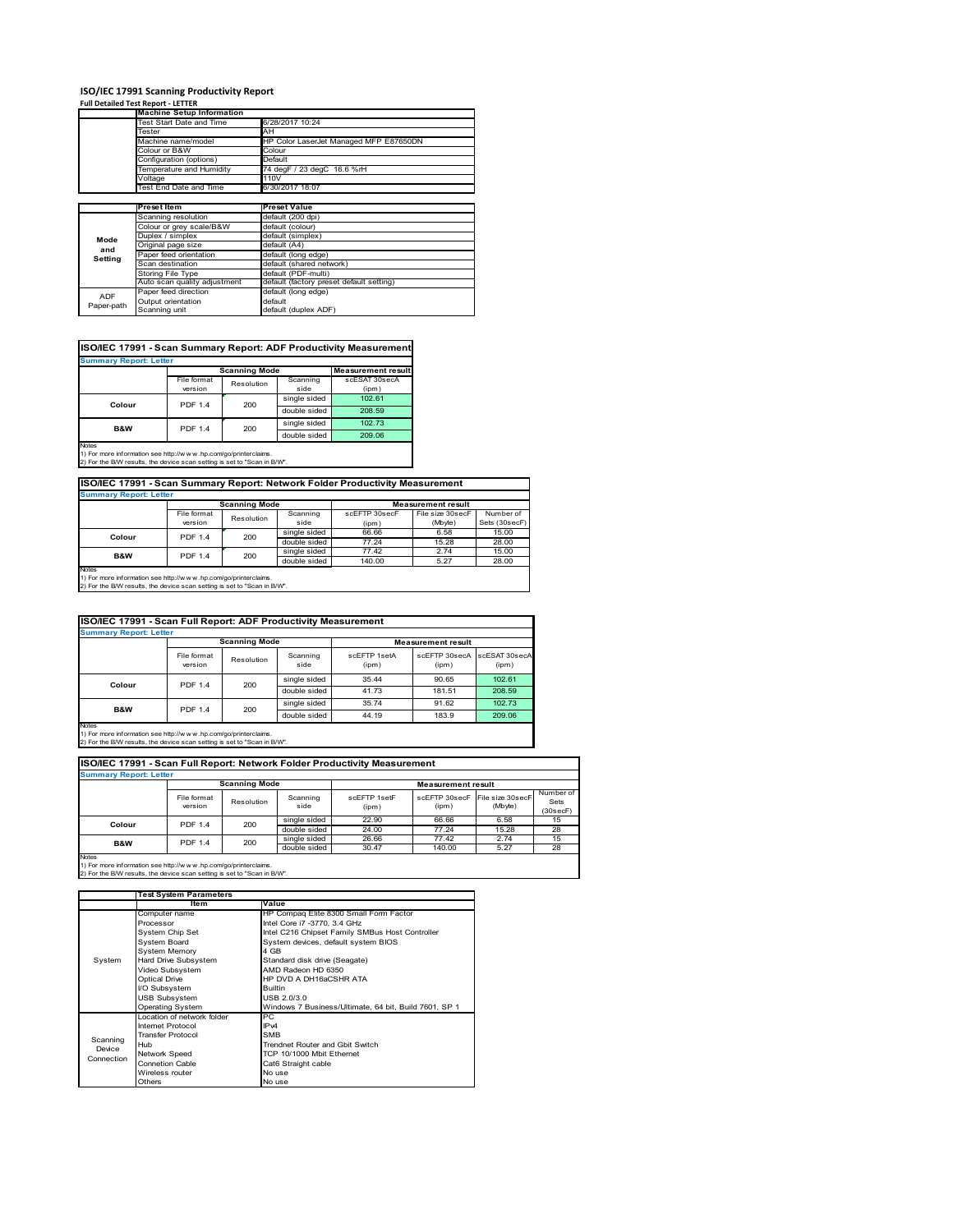#### **ISO/IEC 17991 Scanning Productivity Report Full Detailed Test Report ‐ A4**

| $1.911$ Decument restriction to $7.77$ |                                  |                                          |
|----------------------------------------|----------------------------------|------------------------------------------|
|                                        | <b>Machine Setup Information</b> |                                          |
|                                        | Test Start Date and Time         | 6/28/2017 10:24                          |
|                                        | Tester                           | AH                                       |
|                                        | Machine name/model               | HP Color LaserJet Managed MFP E87650DN   |
|                                        | Colour or B&W                    | Colour                                   |
|                                        | Configuration (options)          | Default                                  |
|                                        | Temperature and Humidity         | 74 degF / 23 degC 16.6 %rH               |
|                                        | Voltage                          | 110V                                     |
|                                        | Test End Date and Time           | 6/30/2017 18:07                          |
|                                        |                                  |                                          |
|                                        | <b>Preset Item</b>               | <b>Preset Value</b>                      |
|                                        | Scanning resolution              | default (200 dpi)                        |
|                                        | Colour or grey scale/B&W         | default (colour)                         |
| Mode                                   | Duplex / simplex                 | default (simplex)                        |
| and                                    | Original page size               | default (A4)                             |
| Setting                                | Paper feed orientation           | default (long edge)                      |
|                                        | Scan destination                 | default (shared network)                 |
|                                        | <b>Storing File Type</b>         | default (PDF-multi)                      |
|                                        | Auto scan quality adjustment     | default (factory preset default setting) |
| <b>ADF</b>                             | Paper feed direction             | default (long edge)                      |
| Paper-path                             | Output orientation               | default                                  |
|                                        | Scanning unit                    | default (duplex ADF)                     |

## **ISO/IEC 17991 - Scan Summary Report: ADF Productivity Measurement**

| <b>Summary Report: A4</b> |                        |                      |                  |                           |  |  |  |
|---------------------------|------------------------|----------------------|------------------|---------------------------|--|--|--|
|                           |                        | <b>Scanning Mode</b> |                  | <b>Measurement result</b> |  |  |  |
|                           | File format<br>version | Resolution           | Scanning<br>side | scESAT 30secA<br>(ipm)    |  |  |  |
| Colour                    | <b>PDF 1.4</b>         | 200                  | single sided     | 106.93                    |  |  |  |
|                           |                        |                      | double sided     | 218.14                    |  |  |  |
| B&W                       | <b>PDF 1.4</b>         | 200                  | single sided     | 107.34                    |  |  |  |
|                           |                        |                      | double sided     | 219.20                    |  |  |  |
| <b>Notes</b>              |                        |                      |                  |                           |  |  |  |

1) For more information see http://w w w .hp.com/go/printerclaims. 2) For the B/W results, the device scan setting is set to "Scan in B/W".

# **ISO/IEC 17991 - Scan Summary Report: Network Folder Productivity Measurement Summary Report: A4**

| <b>BUILDIARY INCLUIL AT</b> |                      |            |              |                           |                  |               |
|-----------------------------|----------------------|------------|--------------|---------------------------|------------------|---------------|
|                             | <b>Scanning Mode</b> |            |              | <b>Measurement result</b> |                  |               |
|                             | File format          | Resolution | Scanning     | scEFTP 30secF             | File size 30secF | Number of     |
|                             | version              |            | side         | (ipm)                     | (Mbyte)          | Sets (30secF) |
| Colour                      | <b>PDF 1.4</b>       | 200        | single sided | 63.33                     | 7.67             | 15.00         |
|                             |                      |            | double sided | 77.78                     | 14.35            | 29.00         |
| B&W                         | <b>PDF 1.4</b>       | 200        | single sided | 77.63                     | 2.86             | 15.00         |
|                             |                      |            | double sided | 93.62                     | 5.31             | 29.00         |
| Notes                       |                      |            |              |                           |                  |               |

Notes 1) For more information see http://w w w .hp.com/go/printerclaims. 2) For the B/W results, the device scan setting is set to "Scan in B/W".

| ISO/IEC 17991 - Scan Full Report: ADF Productivity Measurement |                        |                      |                  |                       |                           |                        |  |  |
|----------------------------------------------------------------|------------------------|----------------------|------------------|-----------------------|---------------------------|------------------------|--|--|
| <b>Summary Report: A4</b>                                      |                        |                      |                  |                       |                           |                        |  |  |
|                                                                |                        | <b>Scanning Mode</b> |                  |                       | <b>Measurement result</b> |                        |  |  |
|                                                                | File format<br>version | Resolution           | Scanning<br>side | scFFTP 1setA<br>(ipm) | scEFTP 30secA<br>(ipm)    | scESAT 30secA<br>(ipm) |  |  |
| Colour                                                         | <b>PDF 1.4</b><br>200  |                      | single sided     | 38.25                 | 92.8                      | 106.93                 |  |  |
|                                                                |                        | double sided         | 48.28            | 192.36                | 218.14                    |                        |  |  |
| <b>B&amp;W</b>                                                 | <b>PDF 1.4</b>         | 200                  | single sided     | 38.92                 | 95.32                     | 107.34                 |  |  |
|                                                                |                        |                      | double sided     | 46.06                 | 193.16                    | 219.2                  |  |  |
| Notes                                                          |                        |                      |                  |                       |                           |                        |  |  |

Notes 1) For more information see http://w w w .hp.com/go/printerclaims. 2) For the B/W results, the device scan setting is set to "Scan in B/W".

| ISO/IEC 17991 - Scan Full Report: Network Folder Productivity Measurement |                        |            |                  |                       |       |                                           |                               |  |  |
|---------------------------------------------------------------------------|------------------------|------------|------------------|-----------------------|-------|-------------------------------------------|-------------------------------|--|--|
| <b>Summary Report: A4</b>                                                 |                        |            |                  |                       |       |                                           |                               |  |  |
| <b>Scanning Mode</b><br><b>Measurement result</b>                         |                        |            |                  |                       |       |                                           |                               |  |  |
|                                                                           | File format<br>version | Resolution | Scanning<br>side | scFFTP 1setF<br>(ipm) | (ipm) | scEFTP 30secF File size 30secF<br>(Mbyte) | Number of<br>Sets<br>(30secF) |  |  |
| Colour                                                                    | <b>PDF 1.4</b>         | 200        | single sided     | 24.00                 | 63.33 | 7.67                                      | 15                            |  |  |
|                                                                           |                        |            | double sided     | 22.90                 | 77.78 | 14.35                                     | 29                            |  |  |
| <b>B&amp;W</b>                                                            | <b>PDF 1.4</b>         | 200        | single sided     | 28.33                 | 77.63 | 2.86                                      | 15                            |  |  |
|                                                                           |                        |            | double sided     | 24.00                 | 93.62 | 5.31                                      | 29                            |  |  |
| <b>Notes</b>                                                              |                        |            |                  |                       |       |                                           |                               |  |  |

|            | <b>Test System Parameters</b> |                                                       |  |  |
|------------|-------------------------------|-------------------------------------------------------|--|--|
|            | ltem                          | Value                                                 |  |  |
|            | Computer name                 | HP Compaq Elite 8300 Small Form Factor                |  |  |
|            | Processor                     | Intel Core i7 -3770, 3.4 GHz                          |  |  |
|            | System Chip Set               | Intel C216 Chipset Family SMBus Host Controller       |  |  |
|            | System Board                  | System devices, default system BIOS                   |  |  |
|            | <b>System Memory</b>          | 4 GB                                                  |  |  |
| System     | Hard Drive Subsystem          | Standard disk drive (Seagate)                         |  |  |
|            | Video Subsystem               | AMD Radeon HD 6350                                    |  |  |
|            | <b>Optical Drive</b>          | HP DVD A DH16aCSHR ATA                                |  |  |
|            | I/O Subsystem                 | <b>Builtin</b>                                        |  |  |
|            | <b>USB Subsystem</b>          | USB 2.0/3.0                                           |  |  |
|            | <b>Operating System</b>       | Windows 7 Business/Ultimate, 64 bit, Build 7601, SP 1 |  |  |
|            | I ocation of network folder   | РC                                                    |  |  |
|            | <b>Internet Protocol</b>      | IP <sub>v4</sub>                                      |  |  |
| Scanning   | <b>Transfer Protocol</b>      | <b>SMB</b>                                            |  |  |
| Device     | Hub                           | Trendnet Router and Gbit Switch                       |  |  |
| Connection | Network Speed                 | TCP 10/1000 Mbit Ethernet                             |  |  |
|            | <b>Connetion Cable</b>        | Cat6 Straight cable                                   |  |  |
|            | Wireless router               | No use                                                |  |  |
|            | Others                        | No use                                                |  |  |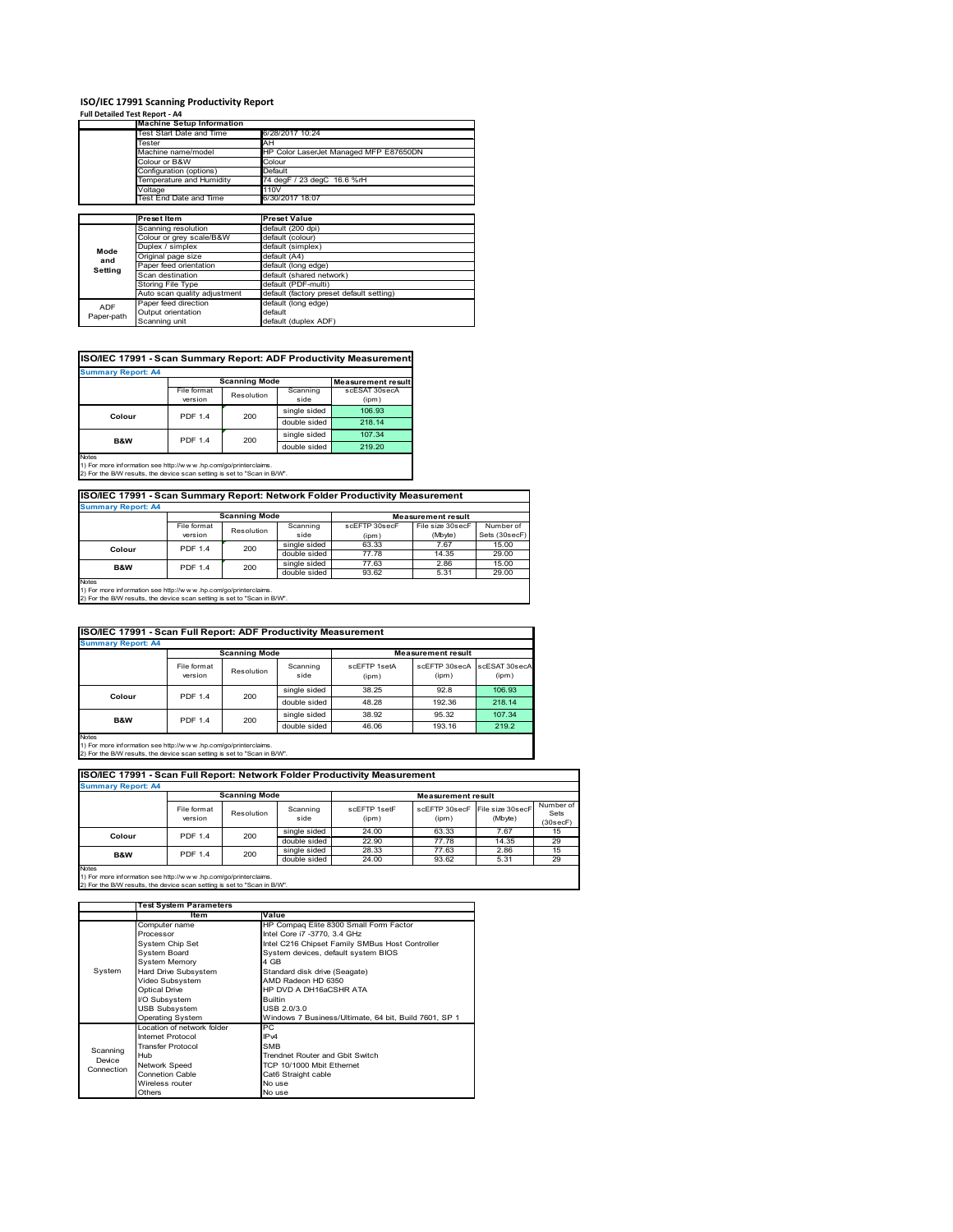## **ISO/IEC 17991 Scanning Productivity Report**

|            | <b>Full Detailed Test Report - Tabloid</b> |                                          |  |  |
|------------|--------------------------------------------|------------------------------------------|--|--|
|            | <b>Machine Setup Information</b>           |                                          |  |  |
|            | Test Start Date and Time                   | 6/28/2017 10:24                          |  |  |
|            | Tester                                     | AH                                       |  |  |
|            | Machine name/model                         | HP Color LaserJet Managed MFP E87650DN   |  |  |
|            | Colour or B&W                              | Colour                                   |  |  |
|            | Configuration (options)                    | Default                                  |  |  |
|            | Temperature and Humidity                   | 74 degF / 23 degC 16.6 %rH               |  |  |
|            | Voltage                                    | 110V                                     |  |  |
|            | Test End Date and Time                     | 6/30/2017 18:07                          |  |  |
|            |                                            |                                          |  |  |
|            | <b>Preset Item</b>                         | <b>Preset Value</b>                      |  |  |
|            | Scanning resolution                        | default (200 dpi)                        |  |  |
|            | Colour or grey scale/B&W                   | default (colour)                         |  |  |
| Mode       | Duplex / simplex                           | default (simplex)                        |  |  |
| and        | Original page size                         | default (A4)                             |  |  |
| Setting    | Paper feed orientation                     | default (long edge)                      |  |  |
|            | Scan destination                           | default (shared network)                 |  |  |
|            | Storing File Type                          | default (PDF-multi)                      |  |  |
|            | Auto scan quality adjustment               | default (factory preset default setting) |  |  |
| <b>ADF</b> | Paper feed direction                       | default (long edge)                      |  |  |
| Paper-path | Output orientation                         | default                                  |  |  |
|            | Scanning unit                              | default (duplex ADF)                     |  |  |

## **ISO/IEC 17991 - Scan Summary Report: ADF Productivity Measurement**

| <b>Summary Report: Tabloid</b> |                        |                      |                  |                           |  |  |
|--------------------------------|------------------------|----------------------|------------------|---------------------------|--|--|
|                                |                        | <b>Scanning Mode</b> |                  | <b>Measurement result</b> |  |  |
|                                | File format<br>version | Resolution           | Scanning<br>side | scESAT 30secA<br>(ipm)    |  |  |
|                                | <b>PDF 1.4</b>         | 200                  | single sided     | 55.97                     |  |  |
| Colour                         |                        |                      | double sided     | 123.24                    |  |  |
| <b>B&amp;W</b>                 | <b>PDF 1.4</b>         | 200                  | single sided     | 61.49                     |  |  |
|                                |                        |                      | double sided     | 123.26                    |  |  |
| <b>Notes</b>                   |                        |                      |                  |                           |  |  |

Notes 1) For more information see http://w w w .hp.com/go/printerclaims. 2) For the B/W results, the device scan setting is set to "Scan in B/W".

## **ISO/IEC 17991 - Scan Summary Report: Network Folder Productivity Measurement**

| <b>Summary Report: Tabloid</b> |                           |          |               |                           |           |               |  |
|--------------------------------|---------------------------|----------|---------------|---------------------------|-----------|---------------|--|
|                                | <b>Scanning Mode</b>      |          |               | <b>Measurement result</b> |           |               |  |
|                                | File format<br>Resolution | Scanning | scEFTP 30secF | File size 30secF          | Number of |               |  |
|                                | version                   |          | side          | (ipm)                     | (Mbyte)   | Sets (30secF) |  |
| Colour                         | <b>PDF 1.4</b>            | 200      | single sided  | 36.30                     | 9.85      | 9.00          |  |
|                                |                           |          | double sided  | 43.63                     | 17.22     | 17.00         |  |
| B&W                            | <b>PDF 1.4</b>            | 200      | single sided  | 45.51                     | 3.41      | 9.00          |  |
|                                |                           |          | double sided  | 81.60                     | 5.84      | 17.00         |  |
| <b>Notes</b>                   |                           |          |               |                           |           |               |  |

Notes 1) For more information see http://w w w .hp.com/go/printerclaims. 2) For the B/W results, the device scan setting is set to "Scan in B/W".

| <b>ISO/IEC 17991 - Scan Full Report: ADF Productivity Measurement</b> |                        |                      |                  |                       |                                      |        |  |
|-----------------------------------------------------------------------|------------------------|----------------------|------------------|-----------------------|--------------------------------------|--------|--|
| <b>Summary Report: Tabloid</b>                                        |                        |                      |                  |                       |                                      |        |  |
|                                                                       |                        | <b>Scanning Mode</b> |                  |                       | <b>Measurement result</b>            |        |  |
|                                                                       | File format<br>version | Resolution           | Scanning<br>side | scFFTP 1setA<br>(ipm) | scEFTP 30secA scESAT 30secA<br>(ipm) | (ipm)  |  |
| Colour                                                                | <b>PDF 1.4</b>         | 200                  | single sided     | 28.86                 | 50.94                                | 55.97  |  |
|                                                                       |                        |                      | double sided     | 35.93                 | 109.04                               | 123.24 |  |
| <b>B&amp;W</b>                                                        | <b>PDF 1.4</b>         |                      | single sided     | 28.56                 | 55.51                                | 61.49  |  |
|                                                                       |                        | 200                  | double sided     | 36.93                 | 109.19                               | 123.26 |  |
| Notes                                                                 |                        |                      |                  |                       |                                      |        |  |

Notes 1) For more information see http://w w w .hp.com/go/printerclaims. 2) For the B/W results, the device scan setting is set to "Scan in B/W".

| ISO/IEC 17991 - Scan Full Report: Network Folder Productivity Measurement |                        |                       |                  |                       |                                         |         |                               |  |  |
|---------------------------------------------------------------------------|------------------------|-----------------------|------------------|-----------------------|-----------------------------------------|---------|-------------------------------|--|--|
| <b>Summary Report: Tabloid</b>                                            |                        |                       |                  |                       |                                         |         |                               |  |  |
| <b>Scanning Mode</b><br><b>Measurement result</b>                         |                        |                       |                  |                       |                                         |         |                               |  |  |
|                                                                           | File format<br>version | Resolution            | Scanning<br>side | scFFTP 1setF<br>(ipm) | scEFTP 30secF File size 30secF<br>(ipm) | (Mbyte) | Number of<br>Sets<br>(30secF) |  |  |
| Colour                                                                    |                        | 200<br><b>PDF 1.4</b> | single sided     | 17.80                 | 36.30                                   | 9.85    |                               |  |  |
|                                                                           |                        |                       | double sided     | 19.23                 | 43.63                                   | 17.22   | 17                            |  |  |
| <b>B&amp;W</b>                                                            | <b>PDF 1.4</b>         | 200                   | single sided     | 20.90                 | 45.51                                   | 3.41    |                               |  |  |
|                                                                           |                        |                       | double sided     | 25.33                 | 81.60                                   | 5.84    | 17                            |  |  |
| <b>Notes</b>                                                              |                        |                       |                  |                       |                                         |         |                               |  |  |

|            | <b>Test System Parameters</b> |                                                       |  |  |
|------------|-------------------------------|-------------------------------------------------------|--|--|
|            | <b>Item</b>                   | Value                                                 |  |  |
|            | Computer name                 | HP Compaq Elite 8300 Small Form Factor                |  |  |
|            | Processor                     | Intel Core i7 -3770, 3.4 GHz                          |  |  |
|            | System Chip Set               | Intel C216 Chipset Family SMBus Host Controller       |  |  |
|            | <b>System Board</b>           | System devices, default system BIOS                   |  |  |
|            | <b>System Memory</b>          | 4 GB                                                  |  |  |
| System     | Hard Drive Subsystem          | Standard disk drive (Seagate)                         |  |  |
|            | Video Subsystem               | AMD Radeon HD 6350                                    |  |  |
|            | Optical Drive                 | HP DVD A DH16aCSHR ATA                                |  |  |
|            | I/O Subsystem                 | <b>Builtin</b>                                        |  |  |
|            | <b>USB Subsystem</b>          | USB 2.0/3.0                                           |  |  |
|            | <b>Operating System</b>       | Windows 7 Business/Ultimate, 64 bit, Build 7601, SP 1 |  |  |
|            | Location of network folder    | РC                                                    |  |  |
|            | Internet Protocol             | IP <sub>v4</sub>                                      |  |  |
| Scanning   | <b>Transfer Protocol</b>      | <b>SMB</b>                                            |  |  |
| Device     | Hub                           | Trendnet Router and Gbit Switch                       |  |  |
| Connection | Network Speed                 | TCP 10/1000 Mbit Ethernet                             |  |  |
|            | <b>Connetion Cable</b>        | Cat6 Straight cable                                   |  |  |
|            | Wireless router               | No use                                                |  |  |
|            | Others                        | No use                                                |  |  |